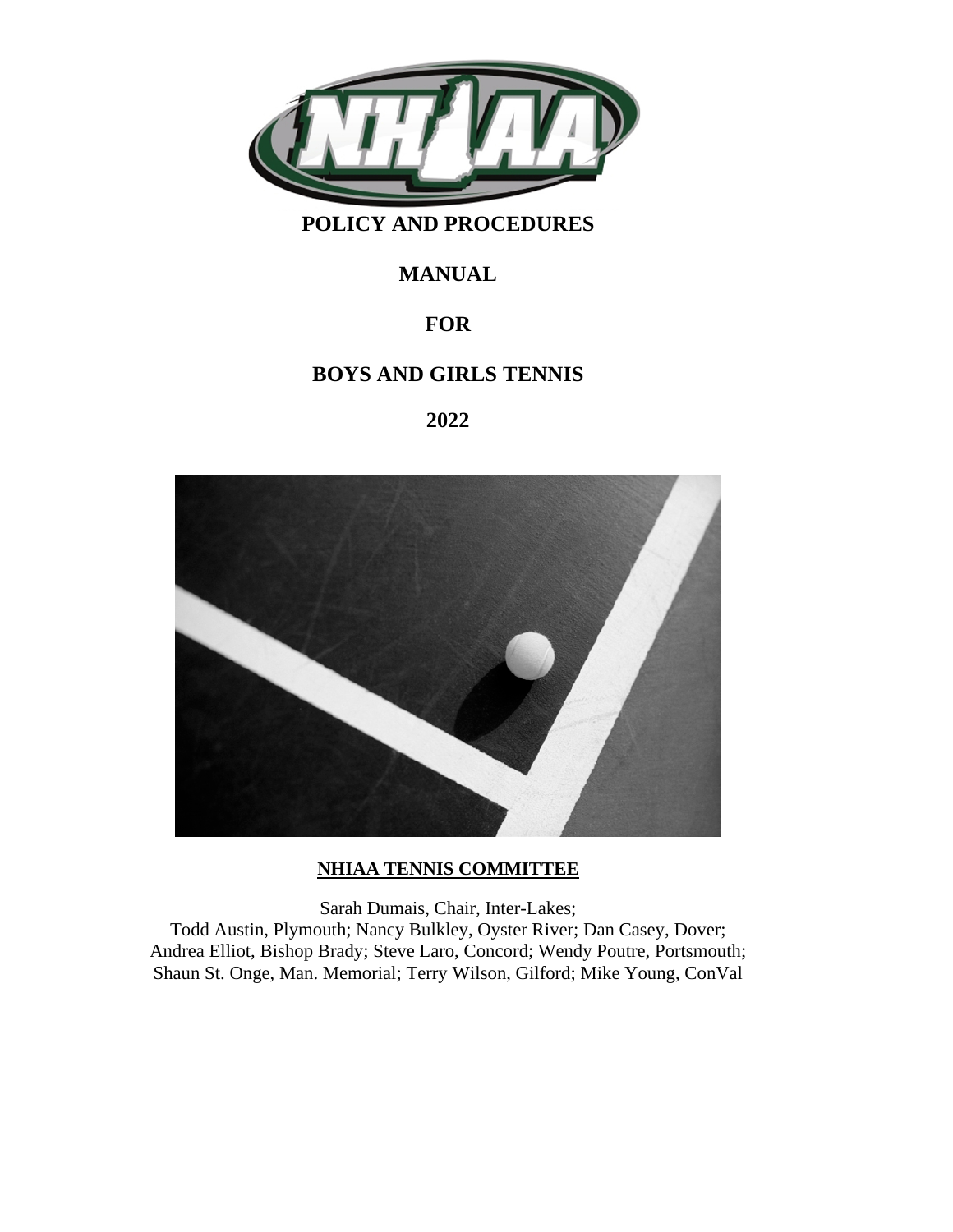# **Table of Contents**

| <b>Section</b>        | <b>Topic</b>                             |                |
|-----------------------|------------------------------------------|----------------|
| $\tilde{\phantom{a}}$ | <b>Points of Emphasis</b>                | $\overline{4}$ |
| I                     | <b>Regular Season Play</b>               | 5              |
| I. A                  | Scheduling                               |                |
| I.B                   | <b>Coaches Meeting</b>                   | 5              |
| I.C                   | Line-up Exchange                         | 5              |
| I.D                   | <b>Reporting Match Results</b>           | 5              |
| I. E                  | Make-Up Games                            | 6              |
| I.F                   | <b>Suspended Team Matches</b>            | 6              |
| I. G                  | <b>THIRD Regular Season Match</b>        | 6              |
| I.H                   | <b>Establishing Line-up</b>              | 7              |
| I. I                  | Line-up Changes                          | $\overline{7}$ |
| I. J                  | <b>Direct Line Substitutions</b>         | 7              |
| I.K                   | <b>Challenge Matches</b>                 | 8              |
| I.L                   | <b>Match Format</b>                      | 8              |
| I. M                  | Match Decided                            | 8              |
| I. N                  | <b>Outdoor Play</b>                      | 8              |
| I.0                   | <b>Extreme Heat Rule</b>                 | 9              |
| I.P                   | Post Season Play                         |                |
| I.Q                   | Out of State Play                        | 9              |
| $\mathbf{I}$          | Coaching                                 | 10             |
| II. A                 | Protocol                                 | 10             |
| II. B                 | Who May Coach                            |                |
| II. C                 | <b>Scoring Disputes</b>                  |                |
| II.D                  | <b>Foot Fault Rule</b>                   |                |
| II. E                 | <b>Electronic Equipment</b>              | 11             |
| II. F                 | Toilet / Change of Attire Break          | 11             |
| II. G                 | Racquet                                  |                |
| II. H                 | Replacing Equipment                      |                |
| II. I                 | <b>Contact Lenses</b>                    | 11             |
| II. J                 | Medical / Bleeding Time-Outs             |                |
| II.K                  | <b>Teams Short on Players</b>            |                |
| II.L                  | <b>NHIAA Penalty Procedure</b>           |                |
| II. M                 | Spitting                                 |                |
| II. N                 | <b>Time Violations</b>                   |                |
| II.O                  | <b>Code Violations</b>                   |                |
| II. P                 | Lateness / 15-minute Default Rule        |                |
| II. Q                 | How to Play a 7 Point Tie-Breaker        |                |
| II. R                 | Points of Etiquette / Pre-match Protocol |                |
| II. S                 | Coaches' Code of Conduct                 | 15             |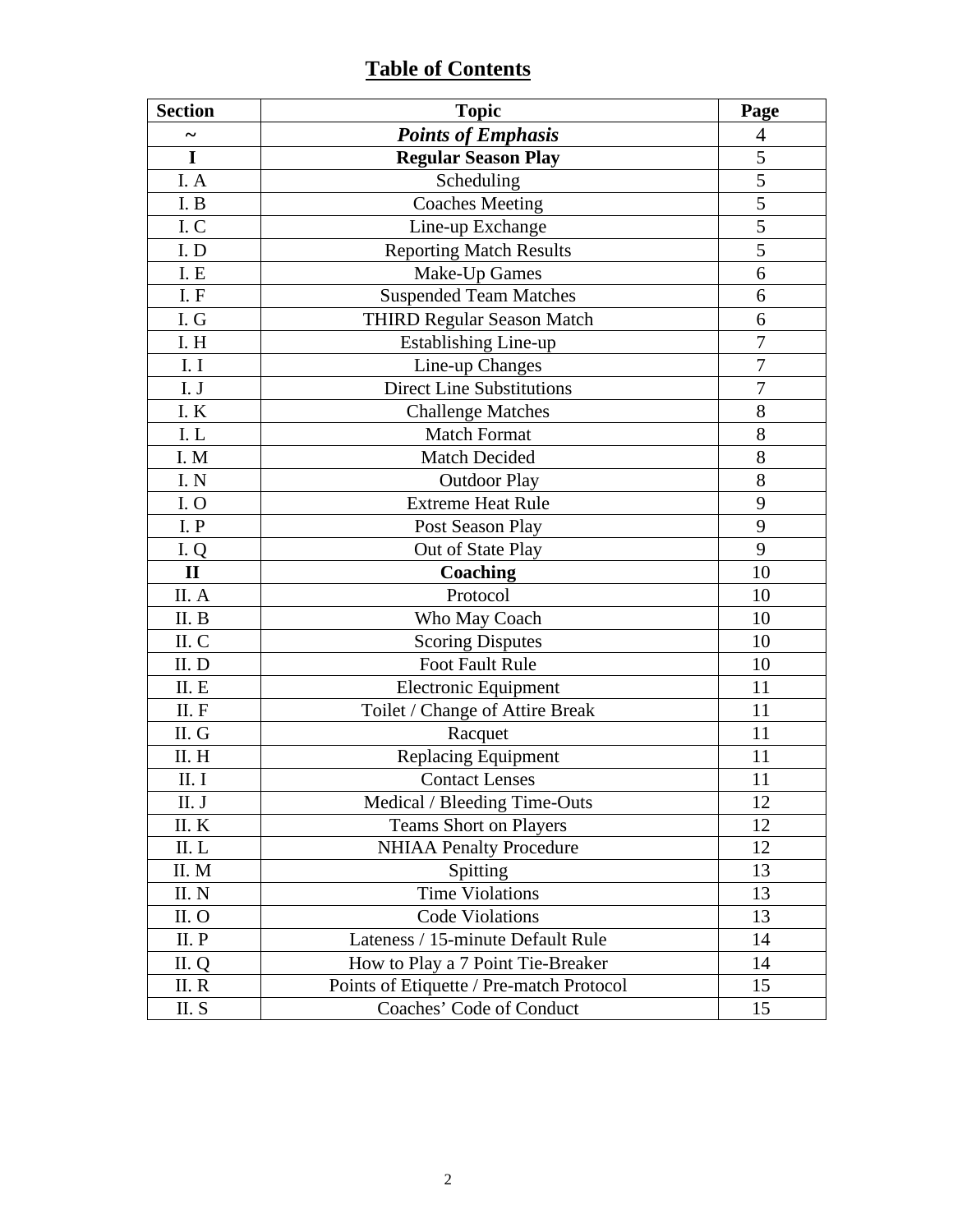# **Table of Contents**

| <b>Section</b>            | <b>Topic</b>                                       |         |
|---------------------------|----------------------------------------------------|---------|
| III                       | <b>Uniforms</b>                                    |         |
| III. A                    | <b>Regular Season and Team Tournaments</b>         | 17      |
| III. B                    | <b>Shirts</b>                                      |         |
| III. C                    | Shorts / Skirts / Dresses                          | 17      |
| III. D                    | Undergarments                                      | 17      |
| III. E                    | Headgear / Wristbands                              | 17      |
| III. F                    | <b>Sweats</b>                                      | 17      |
| III. G                    | Penalty                                            | 17      |
| $\mathbf{IV}$             | <b>Team Tournaments</b>                            | 18      |
| IV. A                     | <b>Tournament Information</b>                      | 18      |
| IV.B                      | Team Line-up                                       | 18      |
| IV.C                      | <b>Team Selection</b>                              | 18      |
| IV.D                      | <b>Tournament Format</b>                           | 18      |
| IV. E                     | <b>Court Conditions</b>                            | 19      |
| IV. F                     | <b>Restrictions for Team Tournament</b>            | 19      |
| IV. G                     | <b>Team Tournament Schedules</b>                   | 19      |
| IV. H                     | Divisional Alignment of Schools                    |         |
| $\boldsymbol{\mathrm{V}}$ | <b>NHIAA State Singles and Doubles Tournaments</b> | 20      |
| V.A                       | <b>Tournament Classification</b>                   | 20      |
| V. B                      | Entry into Singles and Doubles Tournaments         | 20      |
| V.C                       | <b>Match Format for State Tournaments</b>          |         |
| V.D                       | Check-in for Singles and Doubles Tournaments       |         |
| V.E                       | <b>Posted Match Times</b>                          |         |
| V.F                       | Tournament Postponement due to Weather             | 23      |
| V.G                       | <b>Protest Procedure at State Tournaments</b>      | 23      |
| V.H                       | <b>Singles and Doubles Tournament Schedules</b>    | 23      |
| VI                        | <b>State Tournament Seeding</b>                    | 24      |
| VI. A                     | <b>Seeding Procedures</b>                          | 24      |
| VII                       | <b>Safety Guidelines</b>                           | 26      |
| VII. A                    | <b>Blood Spillage and Body Fluids</b>              | 26      |
| VII. B                    | Guidelines for Management of Concussions           |         |
| VII. C                    | <b>Outdoor Environmental Safety: Lightning</b>     | 26      |
| VII.D                     | Guidelines on Ozone Pollution / Physical Activity  | 27      |
|                           | <b>Entry Forms and Information</b>                 | 30 & 31 |
|                           |                                                    |         |
|                           |                                                    |         |
|                           |                                                    |         |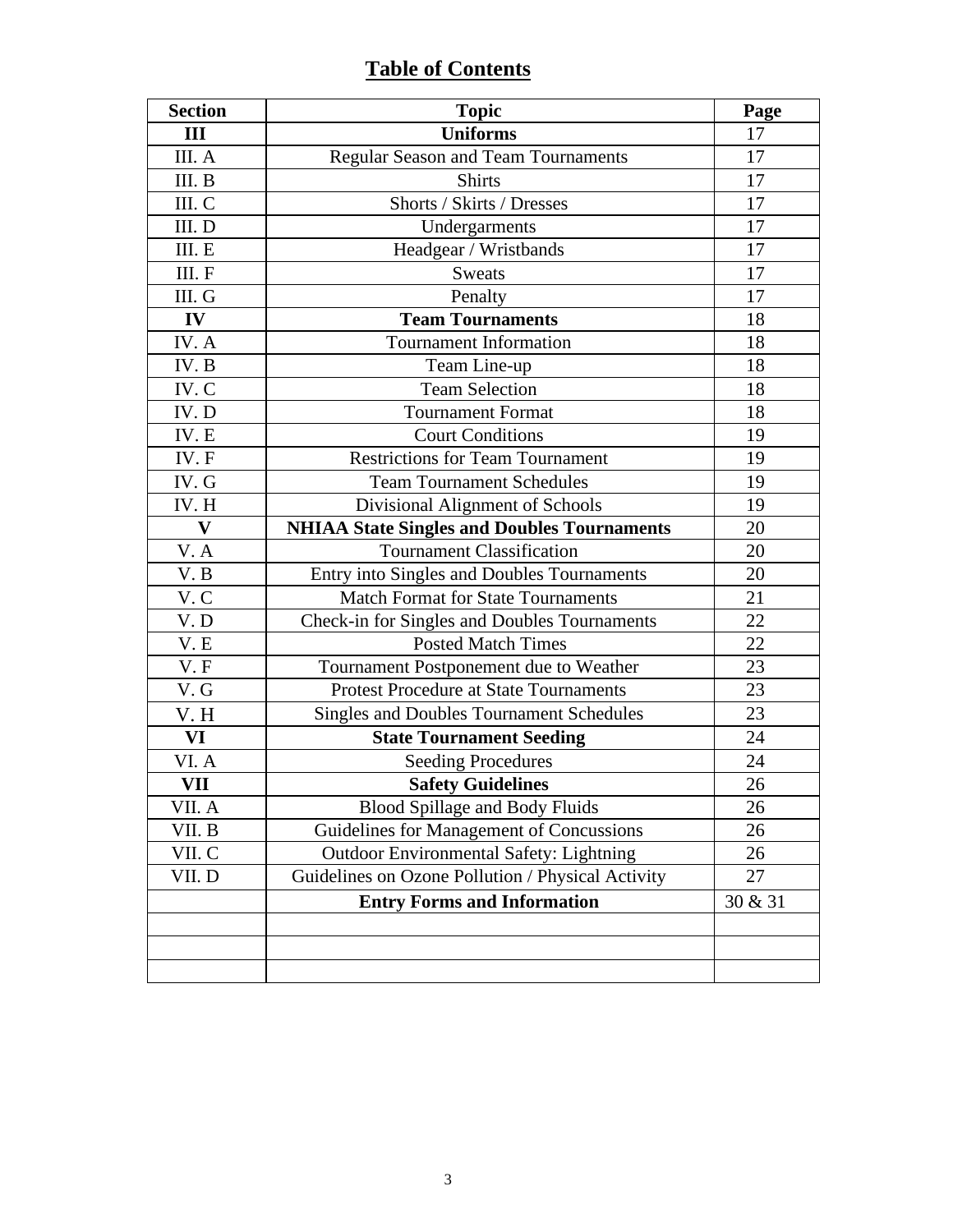# **Points of Emphasis**

# **2022 Dates of Importance**

# **Reporting Matches Results – "Verification Date"**

Section I. D-2: Final Team Record and Scores must be verified by: **May 23, 2022 by 8:00 a.m.**

# **Seeding Procedures**

Section IV. A-1: The Seeding Committee will convene on: **June 1, 2022 at 8:00 a.m.**

# **State Tournaments**

Section V. B-7: Every effort will be made to complete the singles and/or doubles tournament; however the tournament is subject to be cancelled.

# **Forms To Be Submitted:**

- 1. Initial Ranking of Players for Team Competition (Boys and Girls)
	- $\triangleright$  Due Tuesday, May 3, 2022 at 3:30 p.m.
- 2. Team Ranking of Players for Team Competition (Boys and Girls)  $\triangleright$  Due Friday, May 20, 2022 at 3:00 p.m.
- 3. Singles Entry Form for State Tournament (Boys and Girls)
	- $\triangleright$  Due Tuesday, May 24, 2022 by 3:00 p.m.
- 4. Doubles Entry Form for State Tournament (Boys and Girls)
	- $\triangleright$  Due Tuesday, May 24, 2022 by 3:00 p.m.

# **Rule Updates**

It is the expectation of the NHIAA that all regular season games are played in their entirety. The only time a match should be ended early is if one team has won five points **and** weather, darkness, etc. affects the remainder of the match.

# **#IV: Team Tournaments: C. Team Selection;**

• The maximum number of teams allowed per By-Law Article IV: Classification; Sect. 10: Tournament Selection Requirements will qualify for the boys and girls tournament in each division.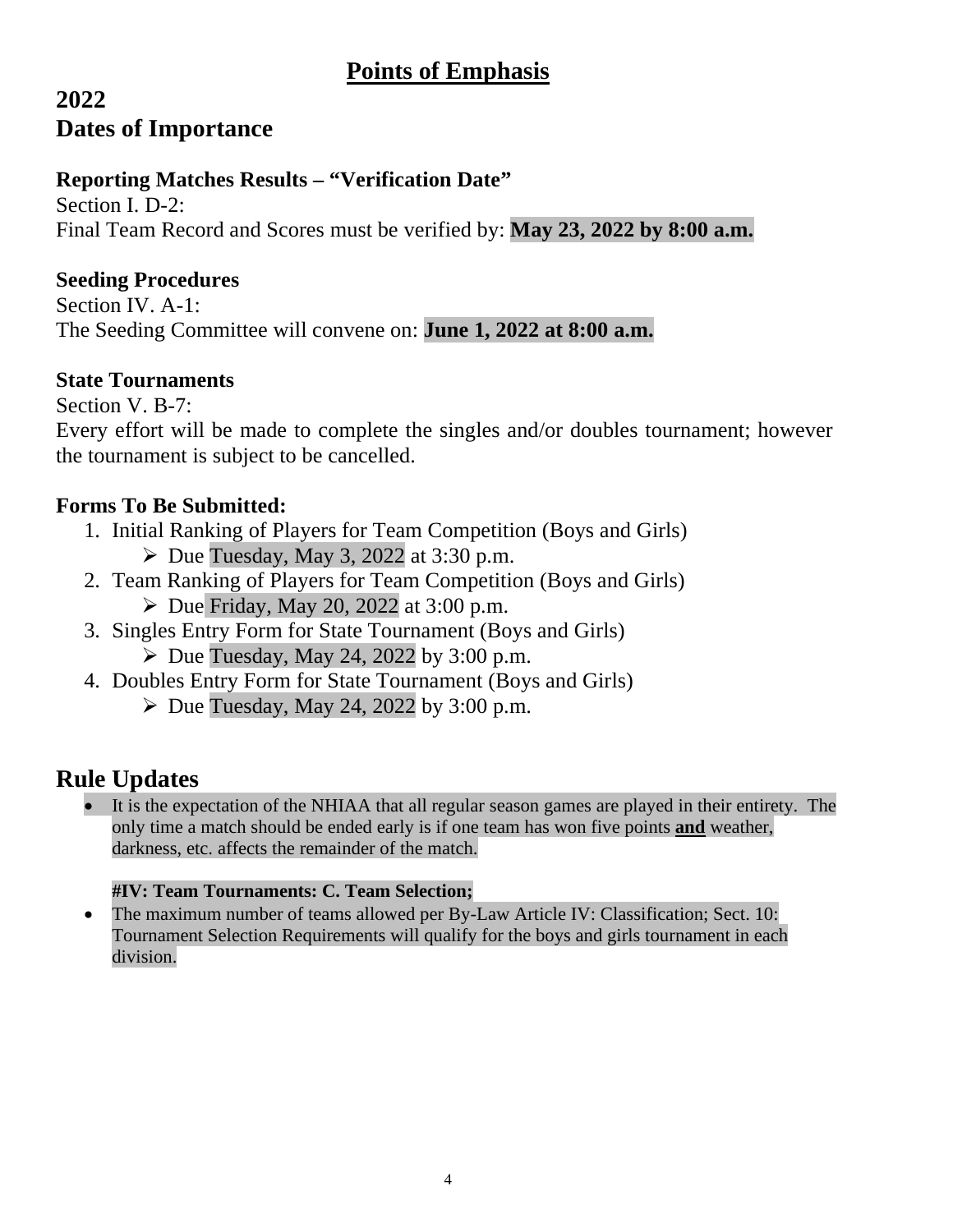# **I. REGULAR SEASON PLAY**

# **A. Scheduling**

- 1. All matches should be completed according to the final NHIAA schedule.
- 2. Matches are only to be rescheduled due to unplayable site conditions, or some unusual extenuating circumstances as determined by the Athletic Director of each school.
- 3. If a match is postponed, the next available date to play must be scheduled.
- 4. All matches must be completed by the last date to play.
- 5. Failure to inform the NHIAA of rescheduling problems prior to the Last Date to Play shall result in match forfeiture by either or both teams involved.
- 6. No matches may be dropped from the approved NHIAA Tennis Schedule.
- 7. All NHIAA play is governed by the ITA rules of team tennis.
- 8. The term "Regular Season Play" includes Team Tournaments.

## **B. Coaches Meeting**

- 1. A coaches meeting shall be held before each regular season and tournament match and identify an assistant coach for the match.
- 2. Limit of one (1) assistant coach designated by the Coach during the exchange of line-ups.

# **C. Line-up Exchange**

- 1. Complete Singles and Doubles line-ups must be exchanged in writing prior to the start of each match.
- 2. It is mandatory for Coaches to exchange their Coaches Book (with record of all matches and challenge matches with the opposing school 30 minutes prior to all matches.
- 3. All coaches must purchase (\$19 approx.) a "Coaches Match Record Book". Record Books can be purchased from:

Des Moines Supply Company 106 3rd Street SE, Altoona, IA 50009-1827 Fax: 515-957-9118 Order online at [www.tennisscorebook.com](http://www.tennisscorebook.com/)

4. Coaches must exchange their Coaches Book (with the record of all matches and challenge matches) with the opposing schools 30 minutes prior to all matches.

# **D. Reporting Match Results**

- 1. All final team match results must be entered on the NHIAA web site immediately following the match to ensure accurate standings.
- 2. Each school must have their final team record and scores verified. This must be done on the web site by the date and time stated. *Refer to "Summary of Changes", page 4, for specific date and time.*
- 3. If a school has completed its schedule prior to the final "Verification Date", the match scores and team record may be verified on-line or with the NHIAA Office at that time.
- 4. If you have a match rained out or not played, you will be unable to verify your record on-line.
- 5. Please submit your verification via e-mail or fax to the NHIAA by the date and time specified.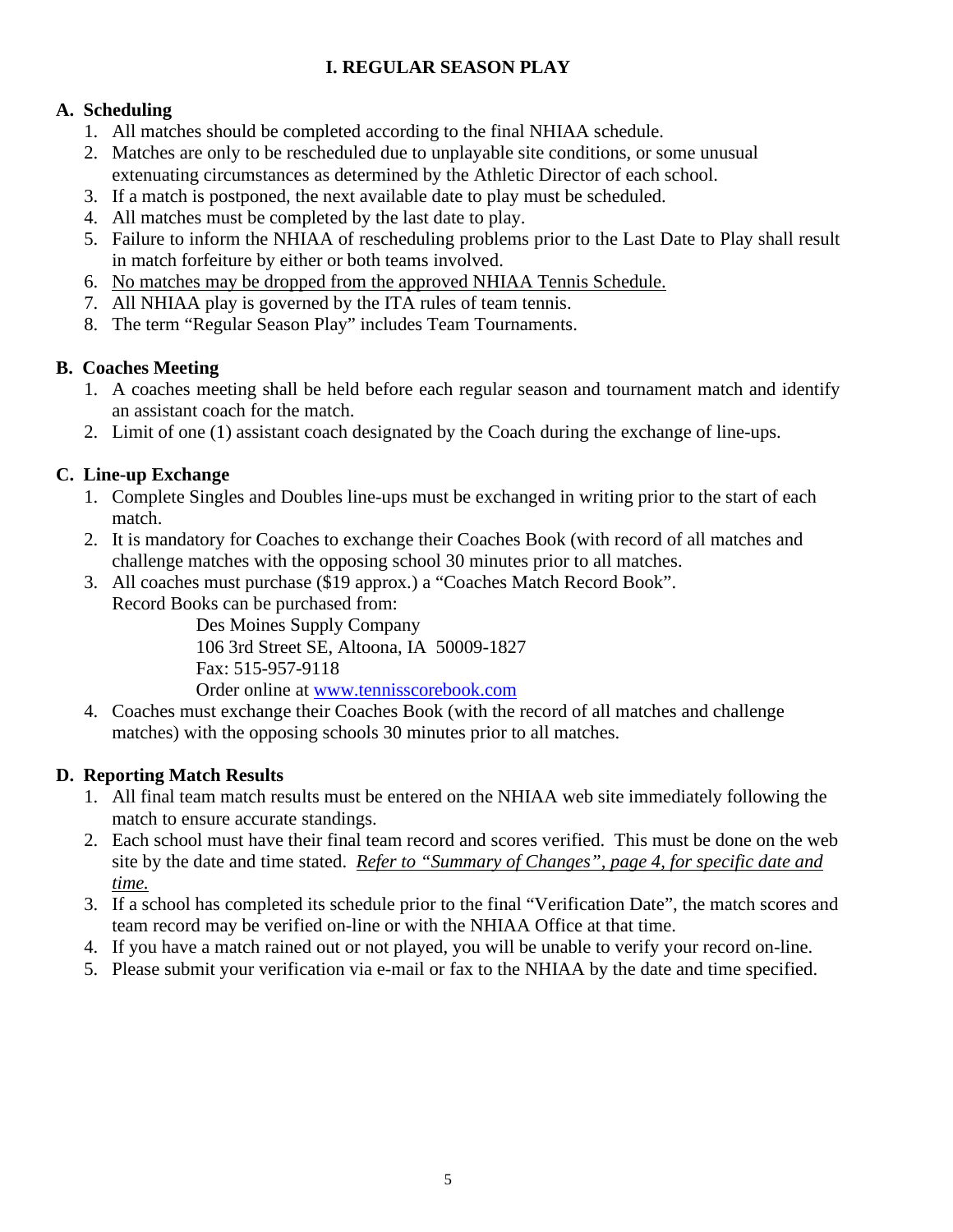# **E. Make-up Games**

- 1. Make-up games shall be scheduled on the next available date. Make-up games may not be scheduled into the last week of the season. The only games that can be played during the last week of the season are games on the original schedules submitted to the NHIAA.
- 2. Exception to Reschedule into the Last Week of the Season: If for some reason, a game must be moved into the last week of the season a letter, prior to the game being played, must be submitted to and received by the Chair of the Committee through the NHIAA Executive Director by both schools outlining the reason(s) for the request.
- 3. Please note that any game approved to be moved into the last week of the season must be played by the last date to play. No extension of the season will be granted. In the event the game(s) are not played both teams will be issued forfeits.

# **F. Suspended Team Matches**

- 1. Once a team match officially starts and cannot be completed due to weather, darkness, etc., the match shall be considered suspended and all individual matches that have been completed will be recorded as they were played and the winner receiving one point for the victory. If one team records a minimum of five individual victories before the match is interrupted, then that team will be declared the winner of the team match, having earned a sufficient number of points and therefore the match will NOT be rescheduled.
- 2. The safety of the athletes is of paramount concern when considering the suspension of a match. In the case of a match that has not been completed, it must be rescheduled for the next mutually available date to play, and all individual matches not completed will be resumed with the exact score from the point that the match was postponed. Absent an agreement by the school personnel responsible from each school, the match shall be suspended.

## **G. THIRD Regular Season Match**

- 1. The line-up for singles and doubles used in the THIRD regular season match shall be maintained throughout the season unless a change is made as a result of a challenge match between two players/teams. This challenge must be at least an eight game pro-set and the winning player/team cannot move up more than one position at a time. (This rule would not apply to challenging someone other than the top six singles players or the top three doubles teams.) The only other changes permitted in the team line-up will involve moving players up whenever a player is missing for reasons such as illness, injury, disciplinary action, etc. **VIOLATIONS OF THESE LINE-UP PROCEDURES WILL BE SUBJECT TO MATCH FORFEITURE!!!!**
- 2. **EXCEPTION:** Should a situation arise where the integrity of the line-up is in question, and challenge matches are not possible, the coach has a moral imperative to restructure the line-up based upon past performance. The new line-up should better reflect the relative competitive skills of the players/team.

# 3. **LIMITATIONS OF THE EXCEPTION:**

- a) Without a challenge match, changes can only be made once.
- b) If change is made once, it must be made between the 4th and 6th match.
- c) A letter/e-mail must be sent to the NHIAA with signatures of coach and athletic director.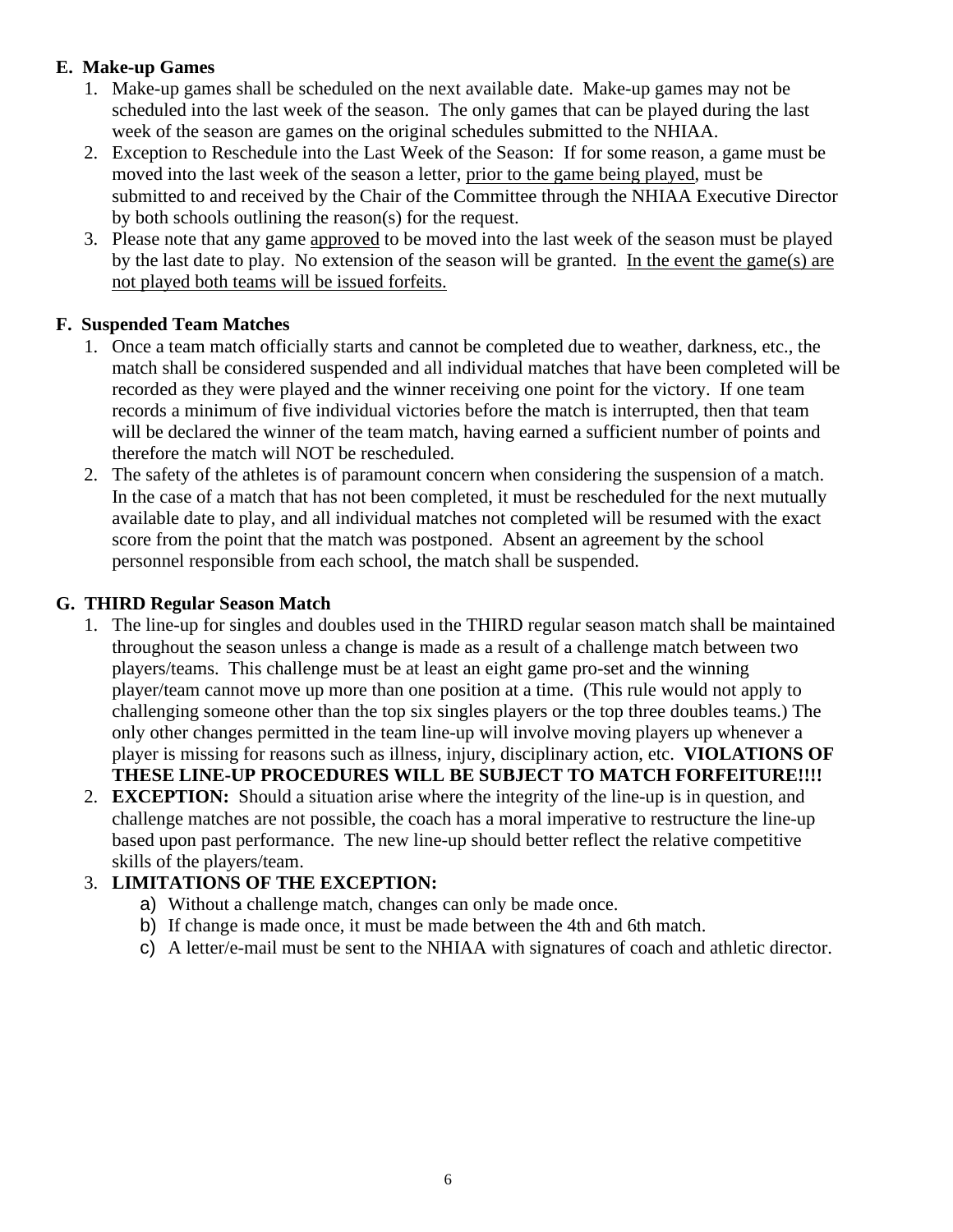#### **H. Establishing Line-up**

1. Coaches shall establish their line-up based on the player's ability in challenge matches against players of their own team, with the best singles player ranked number one, the next best singles player second, etc., until the sixth best player plays sixth. Doubles play will also have the strongest team playing number one, the next best at number two and the weaker team at number three. The #1 singles player may only play on either the #1 or #2 doubles.

**Comment I. H-1***: The #1 player is injured and may be out for the season. If the player returns can he/she reassume the #1 position?* Yes, the player regains the #1 position. If he/she loses a challenge match, then the position may change*.*

**Comment I. H-2***: Can a position be left open and defaulted without moving a player up? A position cannot be left open.* Players must be moved up with defaults occurring at the bottom of the ladder.

#### **I. Line-up Changes**

- 1. If a player was not at the original match because of illness but is back for the rematch, he/she may be placed into the line-up in his/her original position if his/her match has **not** been started.
- 2. If a player cannot be present for the rematch, another player may be substituted into the line-up only if that individual match has not begun. The substituted player or players must move into the lineup in order of ability. In all cases, except for illness, the original line-up must stand.
- 3. Subsequent challenge matches shall not change the previously submitted line-up for make-up matches.

## **J. Direct Line Substitution - "Removing Players from Doubles Line-up"**

- 1. A Coach may remove a player from the doubles line-up by making a direct line substitution.
- 2. The removed player cannot be replaced by a player in the top 3 positions of the doubles lineup.
- 2. The doubles line-up must still be played in order of ability.
- 3. Players removed from the single line-up may play in doubles.
- 4. Once the match has officially begun, two players may be substituted for any doubles team only if the match begins with singles. The line-up must remain in order of ability.
- 5. If a team has 6 or fewer players and a player in the doubles line-up is injured/sick prior to the start of the match, they may take a player from another doubles team to join the healthy player.
- 6. One of the healthy doubles teams **must** stay intact. The teams must still play in order of ability and will default the No. 3 position.

**Comment I. J-1:** A direct line substitution is the removal of one of the two players on a doubles team. That player is replaced by a player not in the top three positions of the doubles line-up. Once the new player has been inserted, per above, the teams may be reordered to reflect strength. The line-up must remain in order of ability; therefore, the coach shall order the teams to reflect the substitutions. Removal of two players from a doubles team in a doubles line-up (regardless of timing) does not allow for a direct line substitution. Instead, that team would be removed and the teams listed below it would move up (much like when a singles player is removed). If there is no #4 team listed, that team would forfeit the #3 position.

#### **K. Challenge Matches**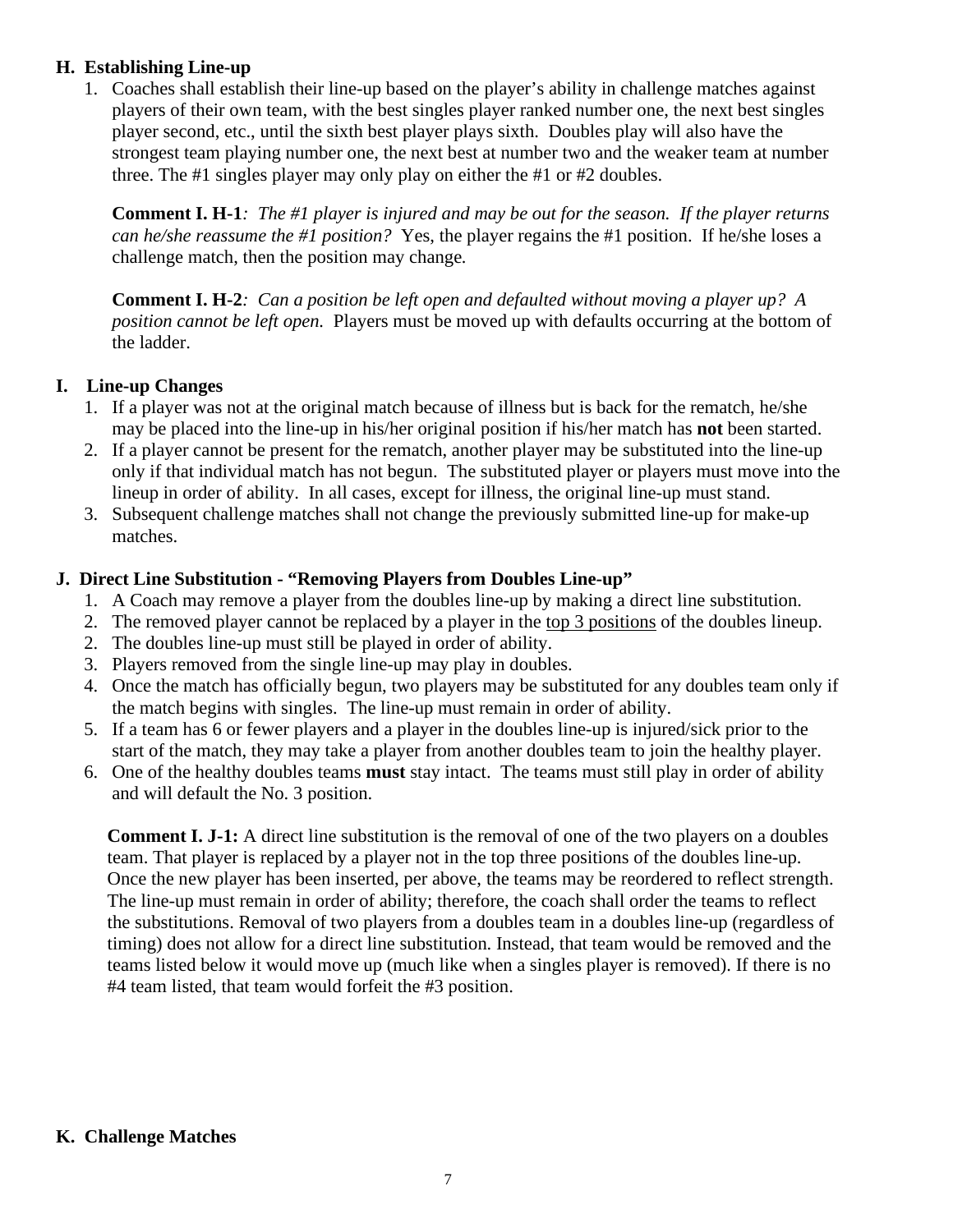- 1. Coaches are urged to encourage challenge matches throughout the season.
- 2. Coaches are required to inform the NHIAA of challenge match results.
- 3. Any challenge match played after the third regular season match that results in a change in the line-up must be reported in writing/e-mail to the NHIAA Office prior to any further team matches being played.

# **L. Match Format**

- 1. All regular season interscholastic matches conducted by NHIAA schools shall be based upon an 8 game pro sets, regular scoring with a 7-point tiebreak at 8 games all. (See Section II. L for how to play a 7-point tiebreaker).
- 2. Throughout the season and during the team tournament, a match shall consist of six (6) singles followed by three (3) doubles with players allowed to compete in both singles and doubles.
- 3. Ten-minute warm-up for all matches.
- 4. A new can of USTA approved tennis balls must be used for each match.
- 5. Matches must be played in order.
- 6. Singles players (during regular season play) shall have a rest period of 10 minutes between their singles and doubles matches. Players are deemed ready for play after their rest period. Teams shall not wait until all singles have been played before beginning doubles. When (any) doubles team is available to play, they must take the first available court.
- 7. A player must be ready when his/her court becomes available during the match. If a player is not at the court site (e.g. taking an exam), his/her match cannot be played out of order. If a player is missing, the remaining players on the team's roster are to be moved up and the match started. If a default occurs because a team has an insufficient number of players, that default must occur at the number six singles position and/or the number three doubles position.
- 8. If an injury occurs during the warm-up or regular play, and the player cannot continue, the match will be forfeited. No player will be inserted to complete the match.
- 9. Play on fewer than six courts:
	- Singles start singles with the number one match and continue placing matches in "numerical" order.
- 10. It is highly recommended that all schools have at least one set of official scorecards for use at regular season matches.

**Comment: I. K-1:** *What constitutes the start of a match?* The match is considered to start when both players begin their match warm-up.

## **M. Match Decided**

If the outcome of the team match has already been decided during the singles play, each team may submit a new doubles line-up as long as the proper order of players by ability is maintained. Sickness or injuries are the only other allowed reasons for changing doubles pairings.

# **N. Outdoors Play**

- 1. The regular season matches are intended to be played "outdoors".
- 2. Only under emergency conditions and with the agreement of both schools, can the match be played indoors.
- 3. In cases of indoor play, the home team will be sure to arrange for adequate playing time.
- 4. If playing time expires, the home team will default all unfinished and remaining matches.

# **O. Extreme Heat Rule**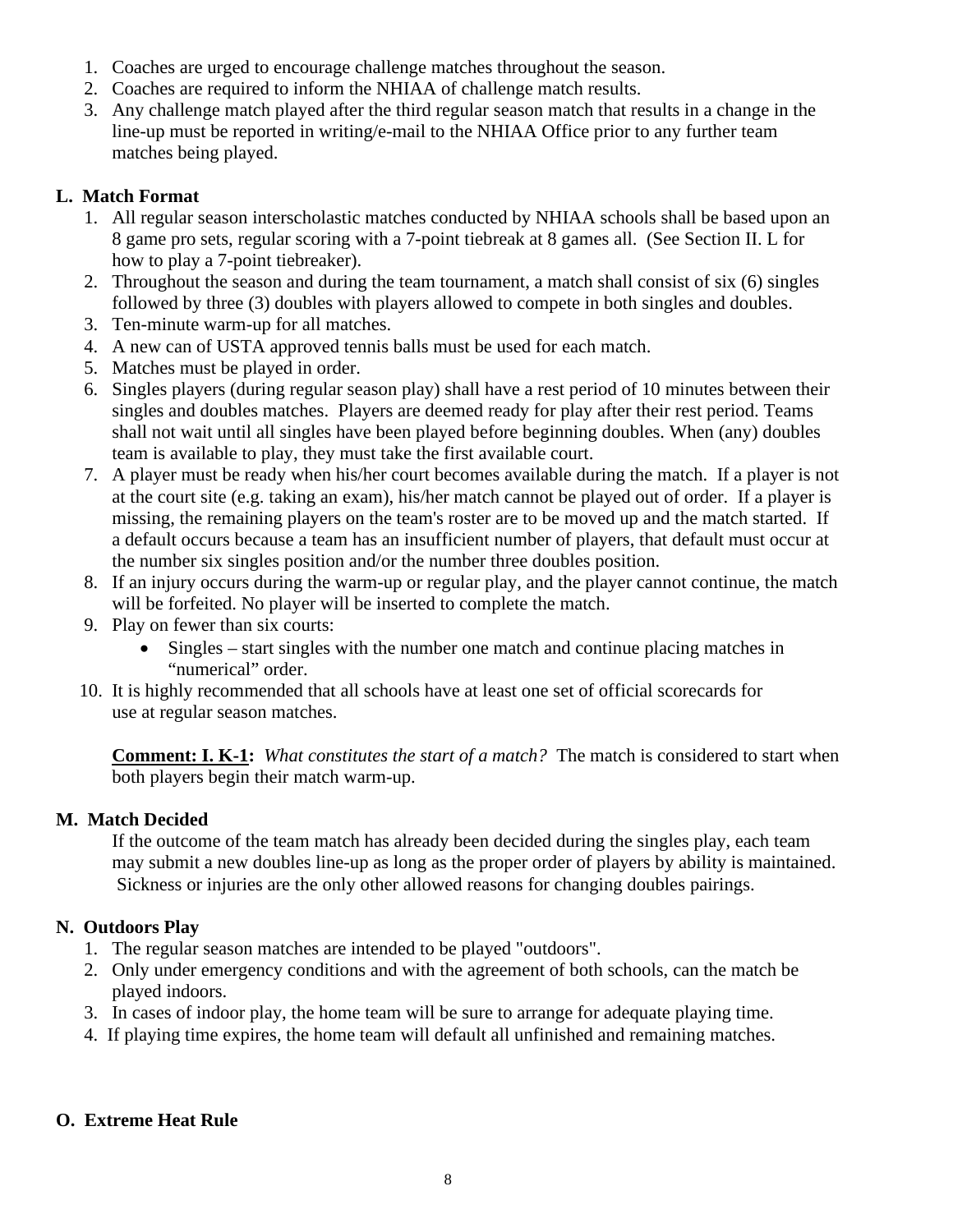- 1. When the temperature is 90 degrees or higher at the start of a match, players are to be given a mandatory 10 minute rest period between their matches.
- 2. During State Singles and Doubles Tournaments, players will be given the mandatory rest period between the  $2<sup>nd</sup>$  and  $3<sup>rd</sup>$  sets and all rounds of play.
- 3. During this rest period, players are encouraged to leave the court, relax and receive refreshments.
- 4. Players are not allowed to practice during this period.
- 5. **This rest period is mandatory and must be taken for the full time limit.**

# **P. Post Season Play**

- 1. Student Athletes participating in NHIAA sponsored post-season activities must have a school designated adult supervisor in attendance throughout the athletes participation at the event.
- 2. The High School Principal must authorize the school designated adult supervisor and the student athlete must present such authorization to the event director prior to participation.

# **Q. Out of State Play**

- 1. If a student athlete plays an out-of-state school
	- a) the school must be a member of their State Association, and
	- b) the rules of the State in which the match is played will be followed.

## **II. COACHING**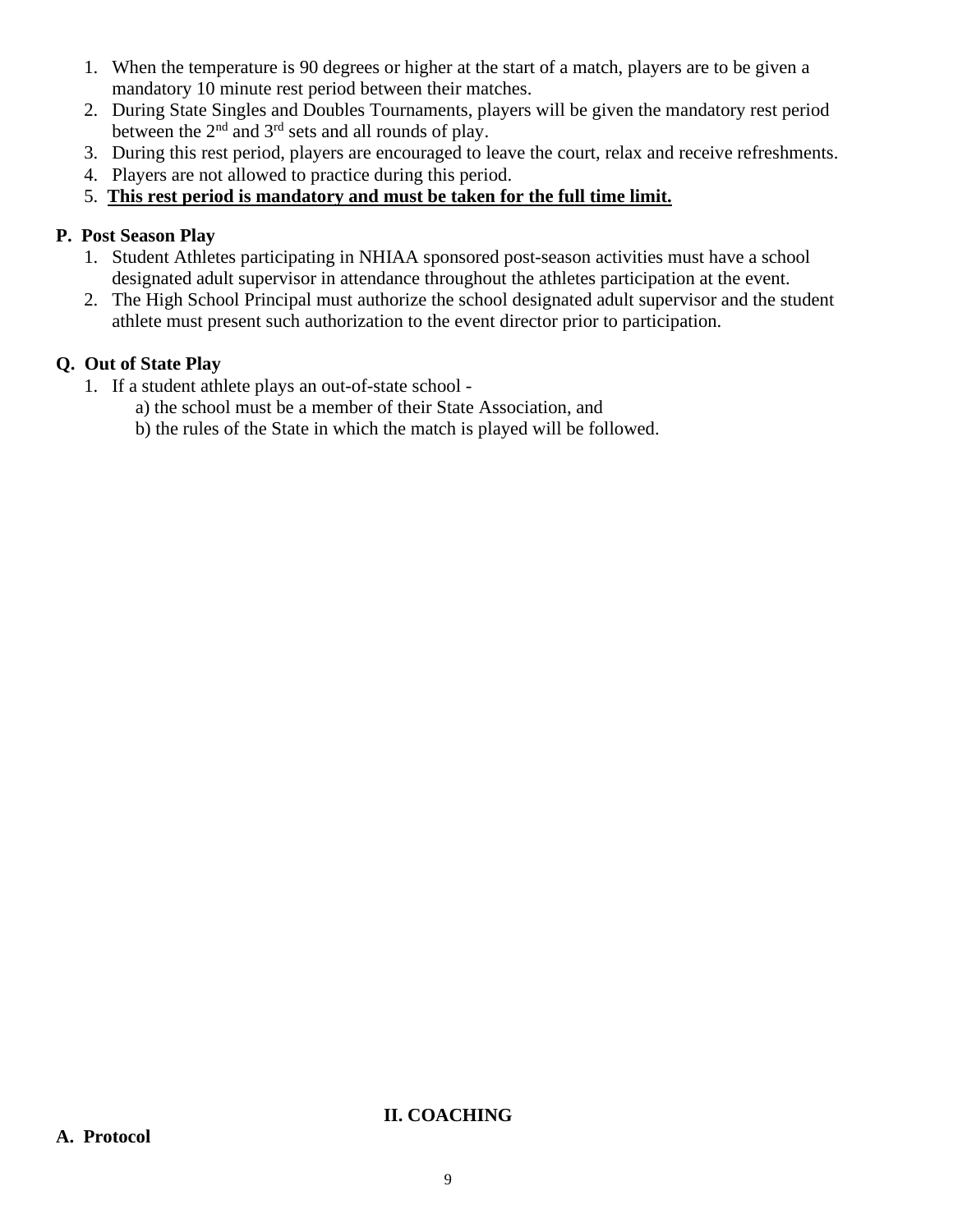- 1. Coaching is allowed during the regular season, team tournament, and State Singles and Doubles Tournaments.
- 2. A Coach may coach a player at any time during the match (including tie-breaks) so long as he/she does not interfere with play.
- 3. During the changeover, players may receive nourishment, freshen up, rest, and receive coaching – all within the 90-second time period.
- 4. During play, Coaches shall not in any way distract or annoy the opposing player.
- 5. A Coach **will not** coach a player during the playing of a point.
- 6. Always bear in mind that the purpose of coaching is to offer advice to the player.

## **B. Who may Coach**

- 1. Definition A "Coach" is a person who is registered by the school as being the team Coach or School Designated Representative.
- 2. A Coach and one (1) Assistant Coach may coach during the match.
- 3. Coaches shall be designated before the match begins.

**Comment II. B-1:** *Where is a Coach allowed to coach? A Coach may coach outside the fence or on the court*. If the Coach is on court he/she must be positioned at the net post or at the bench if one is provided.

**Comment II. B-2:** *Is a Coach allowed to coach their player during the first game of each set?*  Yes, as long as the Coach does not delay the player or cause a delay in the game. After the first game of each set and during a tiebreak game, play shall be continuous and the players shall change ends without a rest.

**Comment II. B-3:** What are some examples of interfering with play? a) coaching during the playing of a point, b) coaching which causes a delay between the playing of points or during a changeover, c) interfering with a player's tie-break changeover which causes a delay.

**Comment II. B-4:** *Are both Coaches from the same team allowed to coach together on the same court?* Yes, provided they do so without interrupting play.

**Comment II. B-***5: Can an athlete serve as a coach?* No.

## **C. Scoring Disputes**

- 1. Only the athlete on the court shall make line calls during a match.
- 2. The players should handle disputes regarding scores without the interference by spectators, parents, or coaches.

**Comment II. C-1:** *May Coaches assist the players if they lose track of the score?* Every effort should be made to allow the players to adjust their score. Only after **both** players ask for assistance should Coaches assist the players.

# **D. Foot Fault Rule**:

- 1. When a player's opponent "flagrantly" foot faults, the player should immediately bring it to the attention of the opponent.
- 2. If the action continues, the player will notify their coach, who in turn will bring it to the attention of the opposing coach.
- 3. The player may then be allowed to call "flagrant" foot faults on their opponent, however, at least one coach (preferably the opponents coach) should be available to monitor the foot fault calls to ensure no abuse occurs and all calls are for "flagrant" foot faults.
- 3. Allowing coaches to have a more proactive role in situations of this nature by providing guidance and expertise to their players will make for better play and better players.

# **E. Electronic Equipment**

1. Players are prohibited from using electronic communication devices such as cell phones, iPads, tablets, etc., while on court.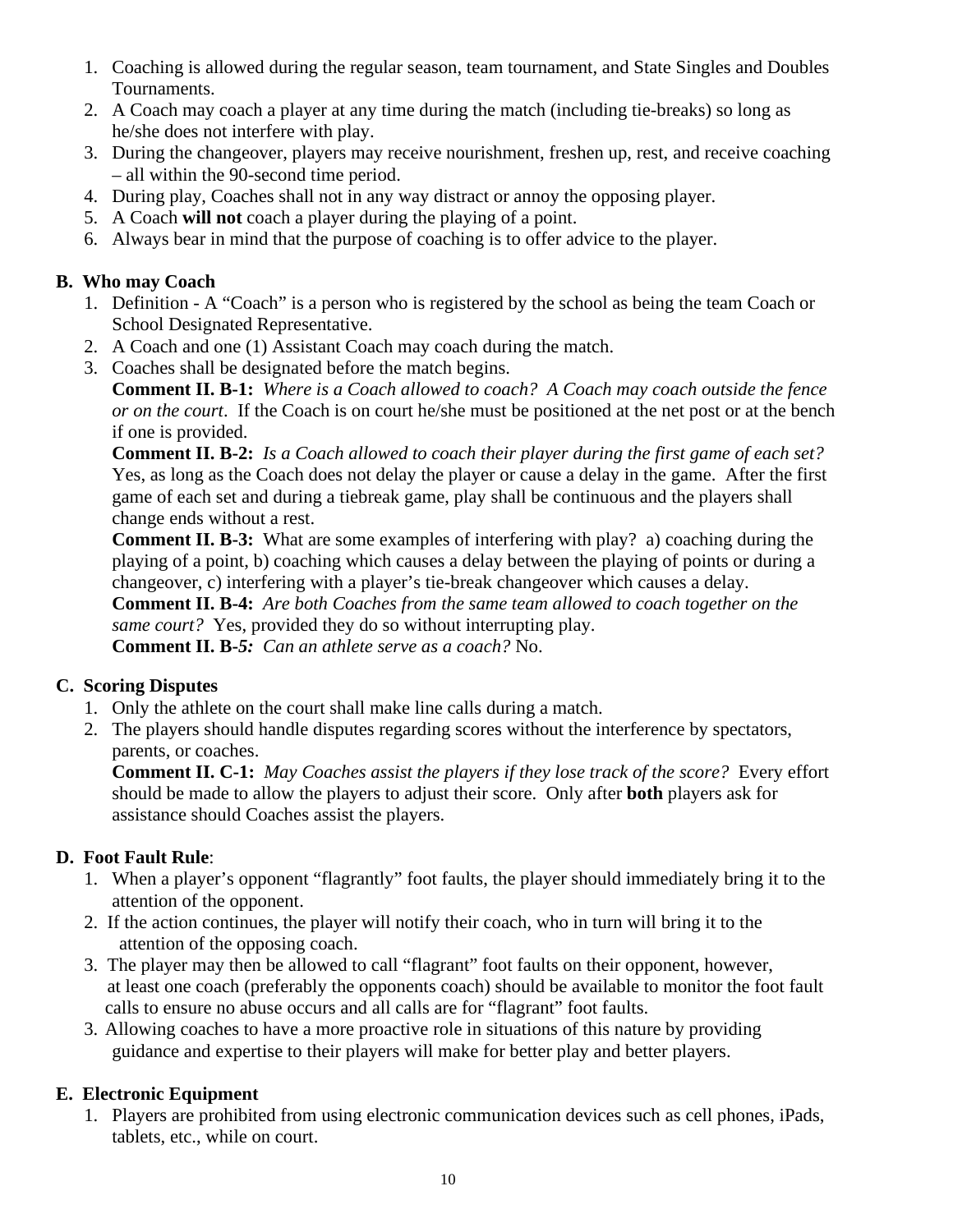2. A Coach may use the above-mentioned communication devices while on court for texting and data purposes only. Speaking, listening or using any voice activated features on these devices is prohibited.

## **F. Toilet / Change of Attire Break**

- 1. A Toilet / Change of Attire Break consists of a reasonable amount of time when it is determined that there is a "genuine need".
- 2. When possible, these breaks should be taken during a Set Break. If this is not possible, then the break should be taken at an odd game changeover. Breaks at other times should be limited to true emergencies.

**Comment II. F-1:** *What is considered "reasonable" amount of time? Reasonable time* is determined by the proximity of the facility to the courts. In most cases, time allowed is 2 - 3 minutes. If taken on a change over or set break, the time allowed is in addition to the set break and changeover time. The "Time Allowed" should be agreed upon by both coaches before the start of the match.

**Comment II. F-2:** *Can a player receive medical treatment during a Toilet / Change of Attire Break*? No player shall receive medical treatment during a Toilet / Change of Attire Break.

# **G. Racquet**

**Comment II. G-1:** *Can a player continue to play with a broken string after the point is over?* Yes, a player may continue to play the match with a broken string.

**Comment II. G-2:** *Is a player allowed to leave the court to obtain a replacement racquet?* The player may leave the court to obtain a replacement racquet. If the player chooses to leave the court and causes an interruption in play, he/she is subject to Time Violations. A player may also ask someone to obtain a replacement racquet.

# **H. Replacing Equipment**

- 1. If, for reasons outside a players control, clothing, footwear, or other equipment (excluding the racquet) is broken or needs to be replaced, the player may be allowed reasonable extra time to rectify the problem.
- 2. Reasonable extra time is determined based on a number of variables such as fairness to the opponent and the distance between the court and a source for replacement clothing, footwear, or equipment.
- 3. Rarely would more than 15 minutes be considered reasonable*.*

# **I. Contact Lenses**

**Comment II. I-1:** *May play be suspended to replace a lost contact lense*? Yes. Whenever possible the player should replace the lenses on court. If the weather, court surface, or other conditions make it impossible to insert the lense on court, the player should insert the lense in the area closest to the court where this task is possible.

# **J. Medical / Bleeding Time-Outs**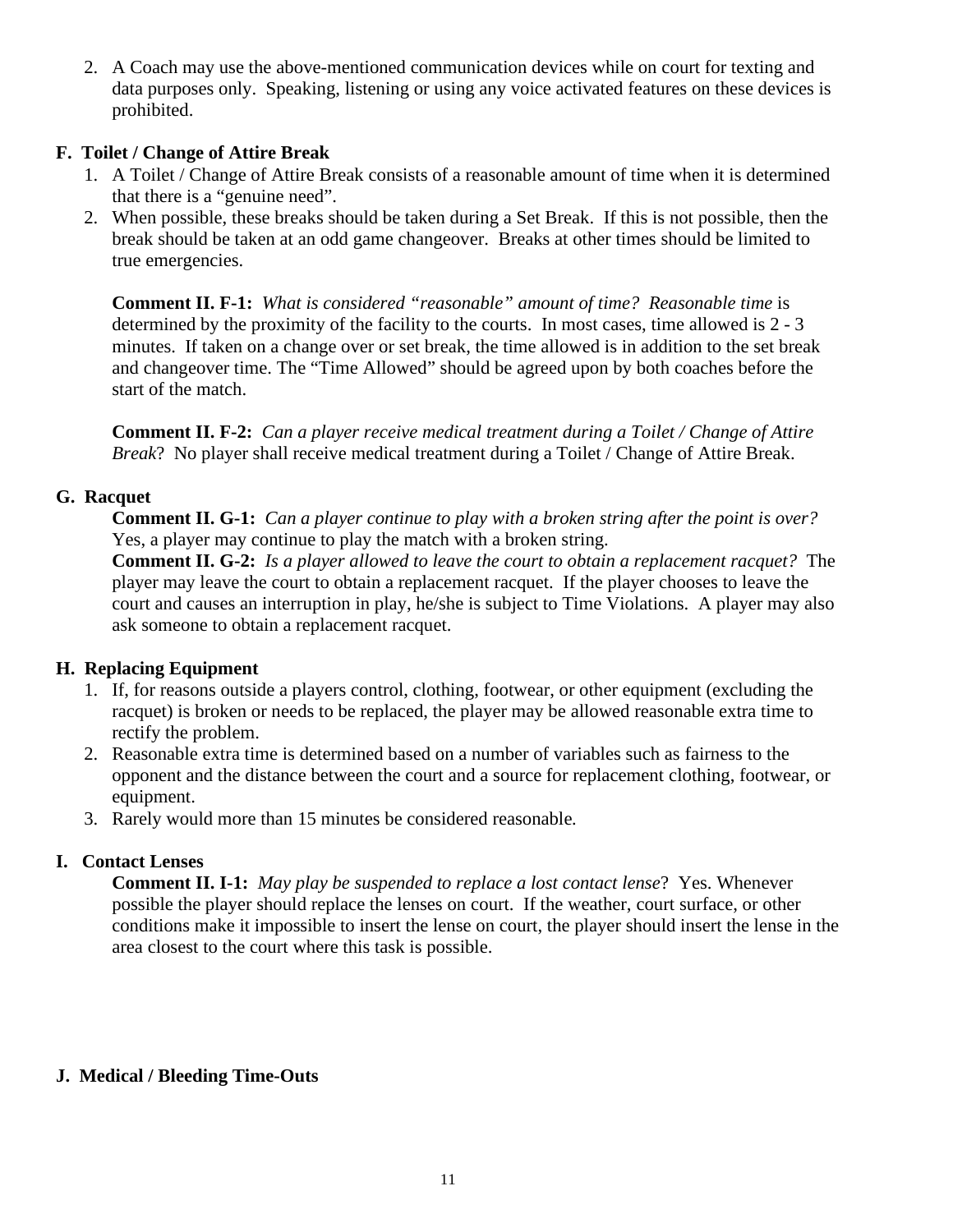- 1. Medical condition. Medical condition includes, but is not limited to, an injury, illness, or heat-related condition, cramping, or any condition that the player believes requires diagnosis or treatment. Medical condition also includes aggravation of a pre-existing condition.
	- Additional information on medical time outs can be found on USTA Regulation III. E.
- 2. A Bleeding time out consists of up to 15 minutes to stop visible bleeding, clean up the court, and dispose of contaminated items.
	- For the complete guideline and administration of this rule, refer to USTA Regulation III. E.

**Comment II. J-1:** *How much time does a player receive for medical treatment*? A player may receive 2 minutes for evaluation and 3 minutes for treatment. Total time cannot exceed 5 minutes.

**Comment II. J-2:** *Can a player receive treatment off court?* If treatment requires the player being treated off court additional time is allowed for the player to leave and return to the court. No additional time for treatment (3 minutes) is allowed.

**Comment II. J-3:** *How many medical time-outs can a player receive?* A player is allowed only one (1) stoppage of play (including match warm-up) for a medical time-out. If a player requires another medical time-out, (other than a bleeding time-out) they must retire.

**Comment II. J-4:** *Can a player receive treatment during a changeover or set break?* Yes. The treatment cannot delay the player from being ready to play within the prescribed time limits. If a delay occurs, the player is subject to Code Violations. (Section II. 0-2).

## **K. Team Short on Players**

- 1. A team appearing with an insufficient number of players shall default matches at the bottom of the line-up (i.e., the six-man team appearing with five players must default at the No. 6 singles position and in doubles, at the No. 3 position).
- 2. If the number 1 player is not available to compete, all players must move up one position.
- 3. The number 1 singles match cannot be forfeited.
- 4. The minimum number of players for a match is four physically able players.

**Comment II. K-1:** *How many positions may a player be moved up in the line-up?* Players can be moved up to the next available open position. Positions must be filled in order of ability. **Comment II. K-2:** *Can players be moved down in the line-up?* A player can only be moved down one (1) position.

**Comment II. K-3:** *Can the #1 player ever be moved down?* The #1 player can never be moved down.

**Comment II. K-4:** *What happens if my #2 and #3 players are not playing?* The #4 player moves up to the #2 position and all remaining players move up accordingly. In the event there are open positions at the bottom of the line-up, these matches are forfeited.

# **L. NHIAA Penalty Procedure**

- 1. A player found violating the Rules of Tennis or an NHIAA Rule or Procedure, will be subject to the following: Warning, Point Penalty, Game Penalty, Match Penalty, Default.
- 2. Penalties for Lateness / 15-minute Default Rule are penalized separately. (Section II. P).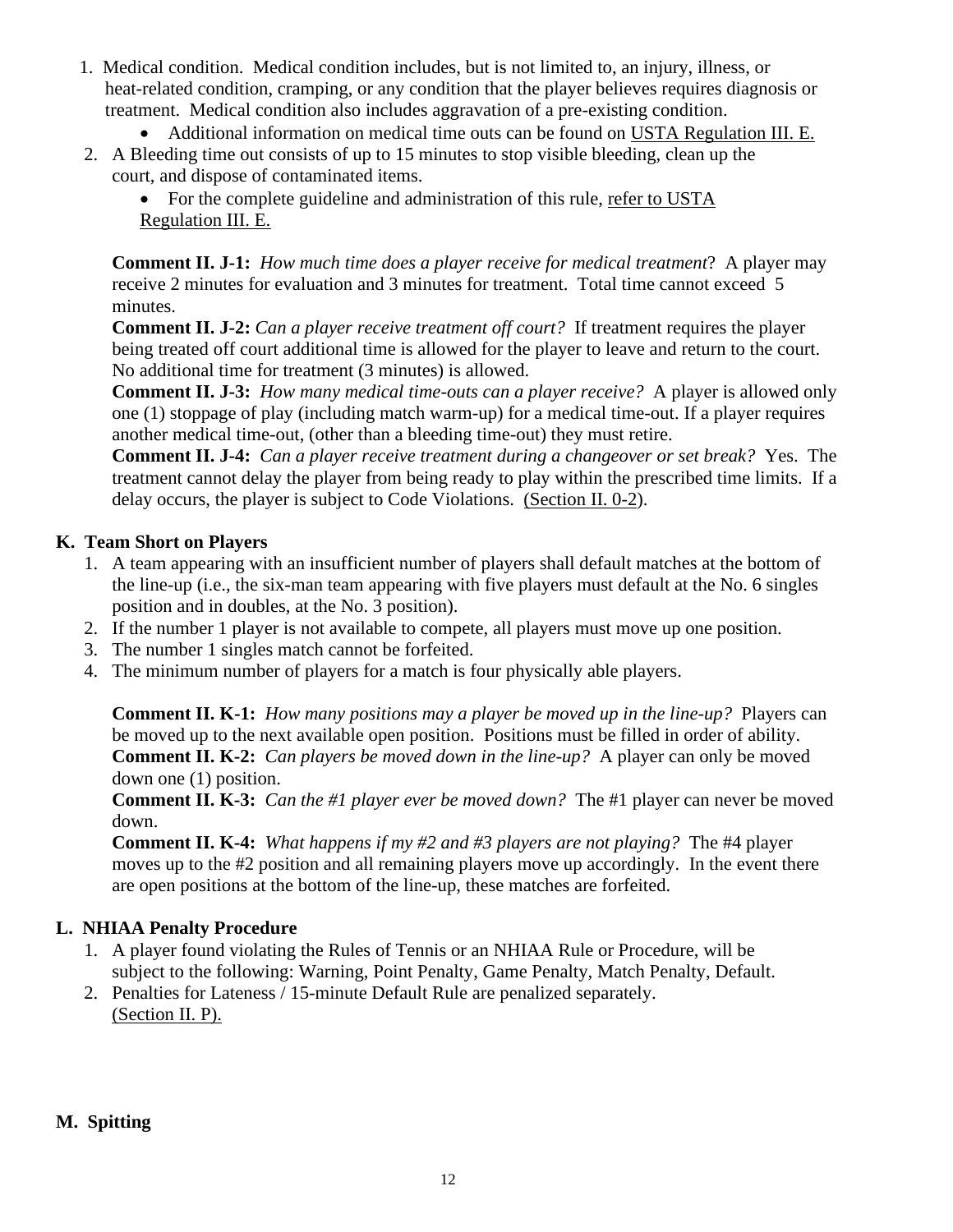1. Players should not spit on the court. A player found spitting on the court will be warned and asked to spit through the fence or into his/her towel. Spitting on the court after being warned will result in a point penalty being issued against the offending player.

- 2. Further penalties will be assessed in accordance with the Code Violations, Section II. O-2.
- 3. A player who spits directly at an opponent, coach, or official shall be defaulted.

# **N. Time Violations**

- 1. The following are considered Time Violations:
	- Delay between points or after warm-up
	- Violation of the 90-second changeover or 120-second set break provisions
- 2. Violations shall be penalized as follows:
	- First offense Warning
	- Each additional offense Point Penalty

# **O. Code Violations**

- 1. The following are considered Code Violations:
	- A. Delay
		- 1) Not resuming play within 30 seconds after a medical time-out or bleeding timeout.
		- 2) Not resuming play after a changeover or set break during which the player received treatment.
		- 3) Not playing within 25 seconds of having been directed to resume play.
		- 4) Passage of 25 seconds after any time violation.
		- 5) Delay caused by getting a replacement racquet that is not on court.
		- 6) Leaving the playing area for an unauthorized reason.
	- B. Misconduct
		- 1) Visible or audible profanity.
		- 2) Abuse of racquet, balls or equipment.
		- 3) Verbal abuse of an opponent or official.
		- 4) Abusive conduct by a player or a person associated with a player
		- 5) Retaliatory calls (obvious bad calls made in retaliation for the opponent's call).
		- 6) Failure to follow instructions of an official.
		- 7) Unsportsmanlike conduct (any other conduct that is abusive or detrimental to the sport).
		- 8) Violation of any Tournament Regulation.
- 2. Code Violations will be penalized as follows:
	- First Offense Warning
	- Second Offense Point Penalty
	- Third Offense Game Penalty
	- Fourth Offense Match Penalty
	- Fifth Offense Default
- 3. A single "flagrant" unsportsmanlike act may be penalized by defaulting the player.
- 4. A game penalty assessed during a tiebreak results in loss of the set.
- 5. A game penalty assessed during a 10 point match tiebreak (10 MTB), results in the loss of the match.

**Comment II. O-1:** *Who can impose Time Violations and Code Violation Penalties during Regular Season Play?* A Coach may impose any penalty on their player. A coach can never penalize a player of an opposing team. If a situation warrants penalizing an opposing player, both coaches must be in agreement.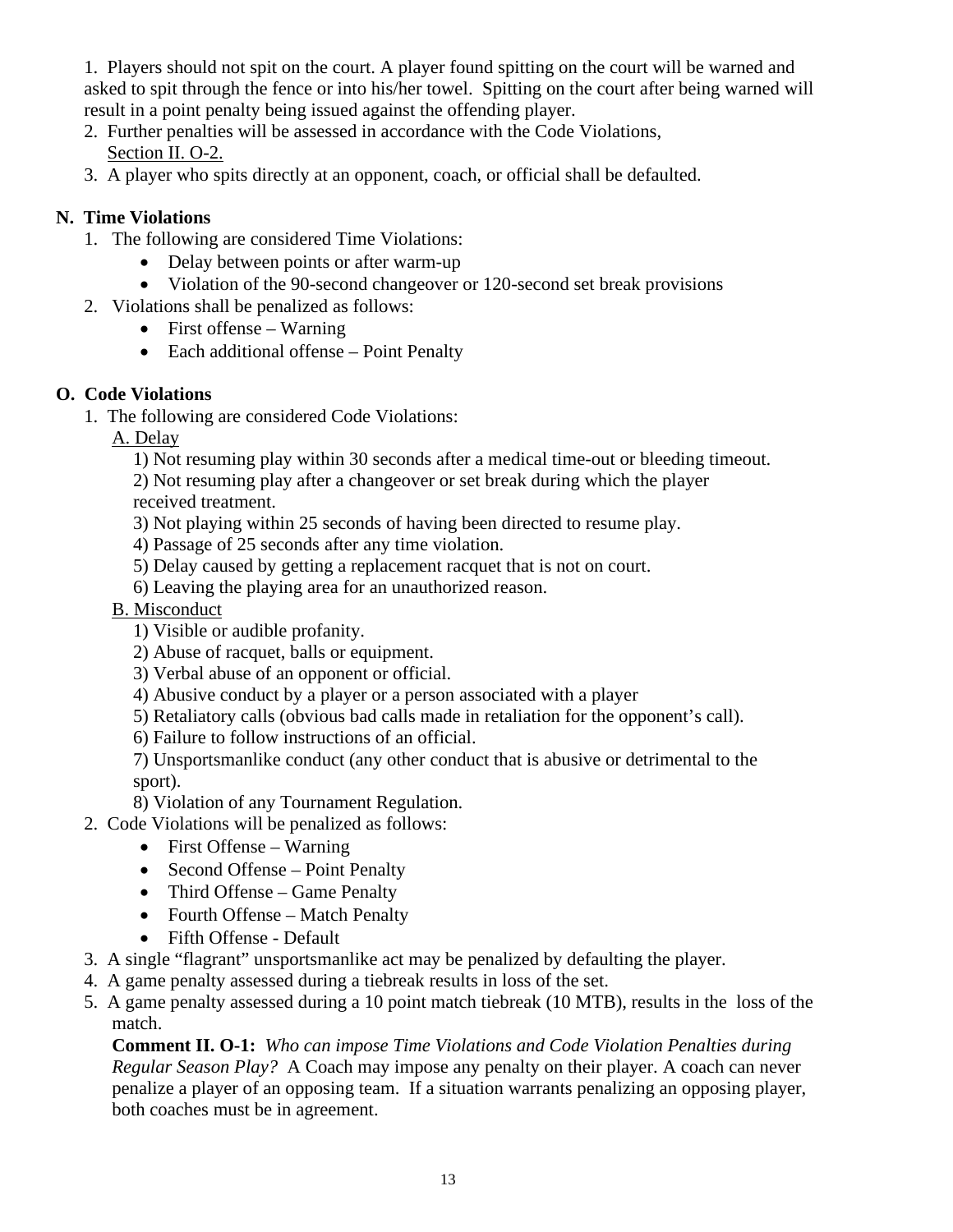**Comment II. O-2:** *If a player is defaulted from a singles match, can they still play doubles?* If the player was defaulted due to progressive code violations, the player may be eligible to play doubles. If the player was defaulted in singles due to a unsportsmanlike violation which is abusive or deemed to be detrimental to the sport, the player is ineligible to play doubles.

# **P. Lateness / 15-minute Default Rule**

- 1. Players late for their assigned start time will be assessed the following penalties: Time: Up to 5 minutes – Loss of toss and 1 game penalty, Time:  $5:01 - 10$  minutes – Loss of toss and 2 game penalty, Time:  $10:01 - 15$  minutes – Loss of toss and 3 game penalty, Time: 15:01 – Default
- 2. Lateness penalties begin from the posted start time for the match.

**Comment II. P-1:** *Can a player be defaulted if a court becomes available before their posted scheduled start time?* The fifteen-minute default rule shall be used from the posted start time for the match and not when a court becomes available. See also Comment: II. K-2.

**Comment II. P-2:**In the case of players being signed in early deemed ready to play and a court becomes available; time penalties begin when the court is officially assigned*.* 

# **Q. How to Play a 7 Point Tie-Breaker**

- 1. Before tie breaking begins, you should announce the following: "Games are now 8 all. We will now play a 7-point tiebreaker. The first player to reach 7 points - by a margin of 2 points wins the tie breaker and the set."
	- The first seven points out of twelve points is winner, with at least a two-point margin.
	- In an eight game pro-set, the 7 point tiebreaker is applied at score 8 all.
	- For the 7 point tiebreaker, the player whose turn it is to serve shall put the ball in play for the first point of any tiebreaker.

# 2. **Singles:**

- Player A serves point 1, right court; Player B serves points 2 and 3, left court and right court; A serves points 4 and 5 (L and R); B serves point 6 (L); and then players change sides, point 7 (R); A serves 8 and 9 (L and R); B serves 10 and 11 (L and R). If either player wins 7 points, by a margin of 2 points the set shall be recorded as 7 games to 6.
- If the score reaches 6 all, the players then change sides and players shall continue to serve as before until one player establishes a margin of 2 points. Player A serves 13; B serves 14 and 15; A serves 16 and 17; B serves 18. If the score is tied, the players then CHANGE SIDES every 6 points and repeat this procedure. Players shall CHANGE SIDES during the tiebreaker WITHOUT REST. The players shall change sides for one game after a tiebreaker, when more than one set is involved in the match.
- Player B shall serve first in the set following the playing of the tie breaker, assuring that player B will be the first server if this set also goes into a tie break situation.

# 3. **Doubles:**

• Players A and B vs. Players C and D. Assume that player D has served the 12th game. Same procedure as in singles will apply. Players preserve the sequence of their serving turns, Player A serves point 1; Player C serves 2 and 3; Player B serves 4 and 5; Player D serves 6; and then teams change sides, point 7. A serves 8 and 9; C serves 10 and 11; B serves 12. If either team wins 7 points, by a margin of 2 points, the set shall be recorded as 7 games to 6.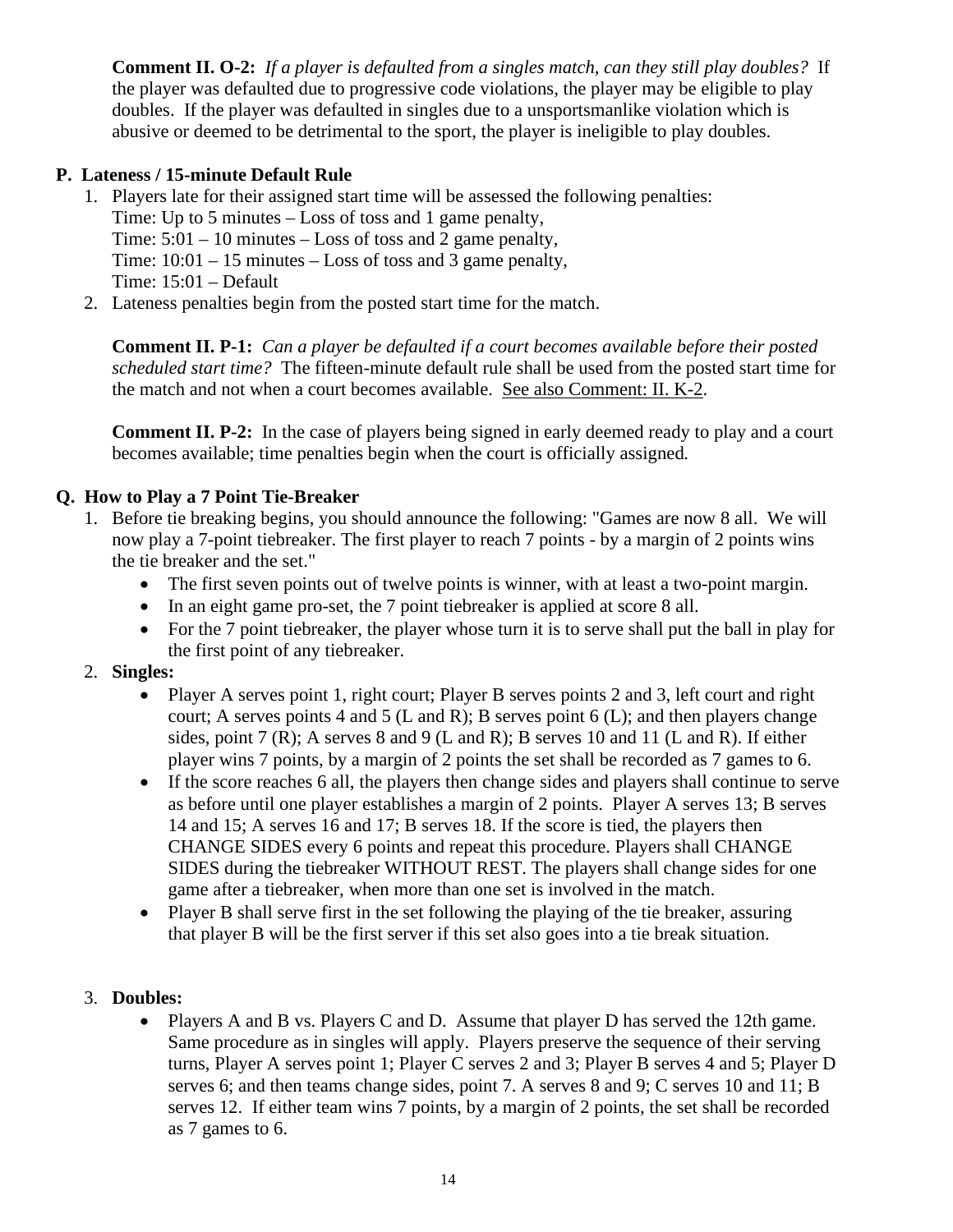• If the score reaches 6 points all, teams then CHANGE SIDES and players continue to serve as before until one team establishes a margin of 2 points. Player B serves point 13; D serves 14 and 15; A serves 16 and 17; C serves point 18. If the score is still tied, the teams then CHANGE SIDES every 6 points and repeat this procedure with the continuing sequence of service.

# **R. Points of Etiquette / Pre-match Protocol**

- 1. "*The Code*," which is the *Players Guide For Unofficiated Matches*, and a preface in the *USTA Rules of Tennis"* should be introduced and reinforced by all Head Coaches prior to the first match of the season. Tennis is a game of courtesy that requires cooperation from all participants, including coaches, players, and spectators. The following points of etiquette should be communicated by the Head Coach or designee of the home team prior to the start of each regular season match:
- Identify any circumstances that are unique to your tennis facility such as court entry and exits, court numbering, court conditions, and locations of water, restrooms and an inclement weather safe haven.
- The spin for choice of service, side or deferment should occur before warming up. Players are allowed a 10-minute warm-up time, including serves.
- Encourage all players to call "lets" when stray balls enter your court.
- When making line calls, emphasize the fact that any ball that cannot be called out is "good." Never let a spectator make or influence your decision when determining a call.
- When questions arise regarding a "call," or the current score, always consult your opponent respectfully. Coaches should always follow "The Code" (as referenced in "The Rules of Tennis") when teaching players how to handle such situations.
- When serving, announce the score before each service point.
- Use the score cards (if applicable) at every changeover.
- When entering or exiting courts, always wait before moving behind another court until there is a stoppage in play.
- Head Coaches or their designee, or team captains should introduce players before match play.
- Upon completion of each match, players should report their scores immediately to the Head Coach or designee of the home team.

# **S. Coaches' Code of Conduct**

- 1. The conduct of coaches before, during, and after any competition must be exemplary. Coaches shall not in any way distract or annoy an opposing player. If a coach in any way interferes with play or distracts an opposing player at any time, he shall receive a direct warning from the Site or Tournament Director.
- 2. If the coach's behavior continues or for any subsequent violation committed by the coach, the player (on the court where the violation occurred), shall be assessed a point penalty. If the conduct occurs off court (non-match specific) a point penalty will be assessed in order of: 1) highest match in progress,

2) the next match to go out in order. Violations committed by a coach are subject to further action deemed necessary by the site director to maintain the integrity of the tournament, (including prohibiting coaching on court). Failure of a coach to comply with the directives of the site director will be cause for a point penalty being assessed to all matches in progress and those to be played. Any further violation or failure to comply with the directive of the site director will be cause for a default being issued to all remaining matches.

**Comment II. S-1:** *Who determines if a player is distracted or annoyed?* Players are responsible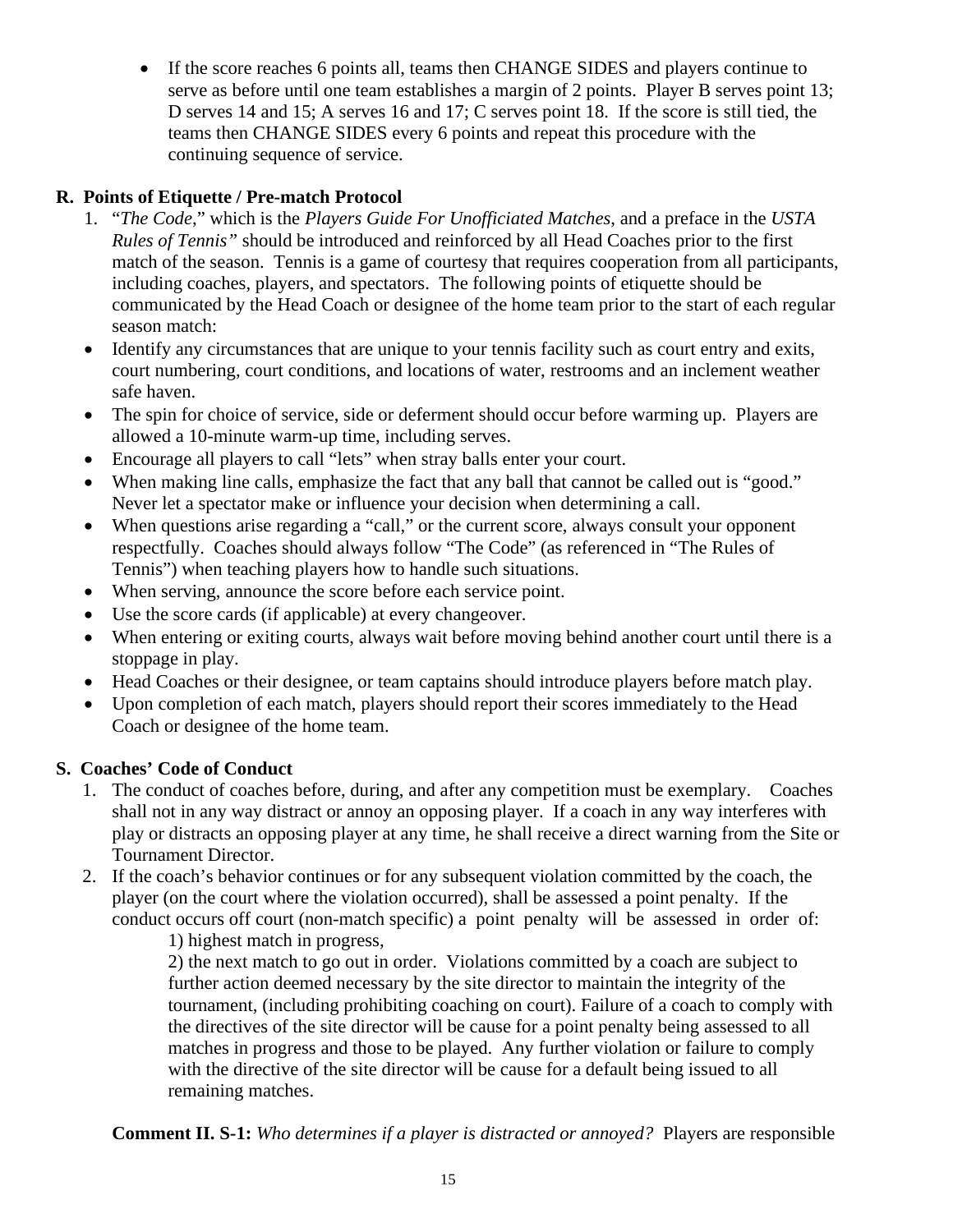for conducting their match in a productive manner. It is the player who must determine he/she is being distracted or annoyed. It is the responsibility of the player to bring the issue to the attention of the site director.

**Comment: II. S-2:** *Are coaches allowed to change the scorecards for players?* Players are responsible for changing the scores cards, which should be should be done after each changeover. Coaches may not manage the scorecards during a match. The potential for a scoring dispute always exists when someone other than the players changes the scorecards.

#### **III. UNIFORMS**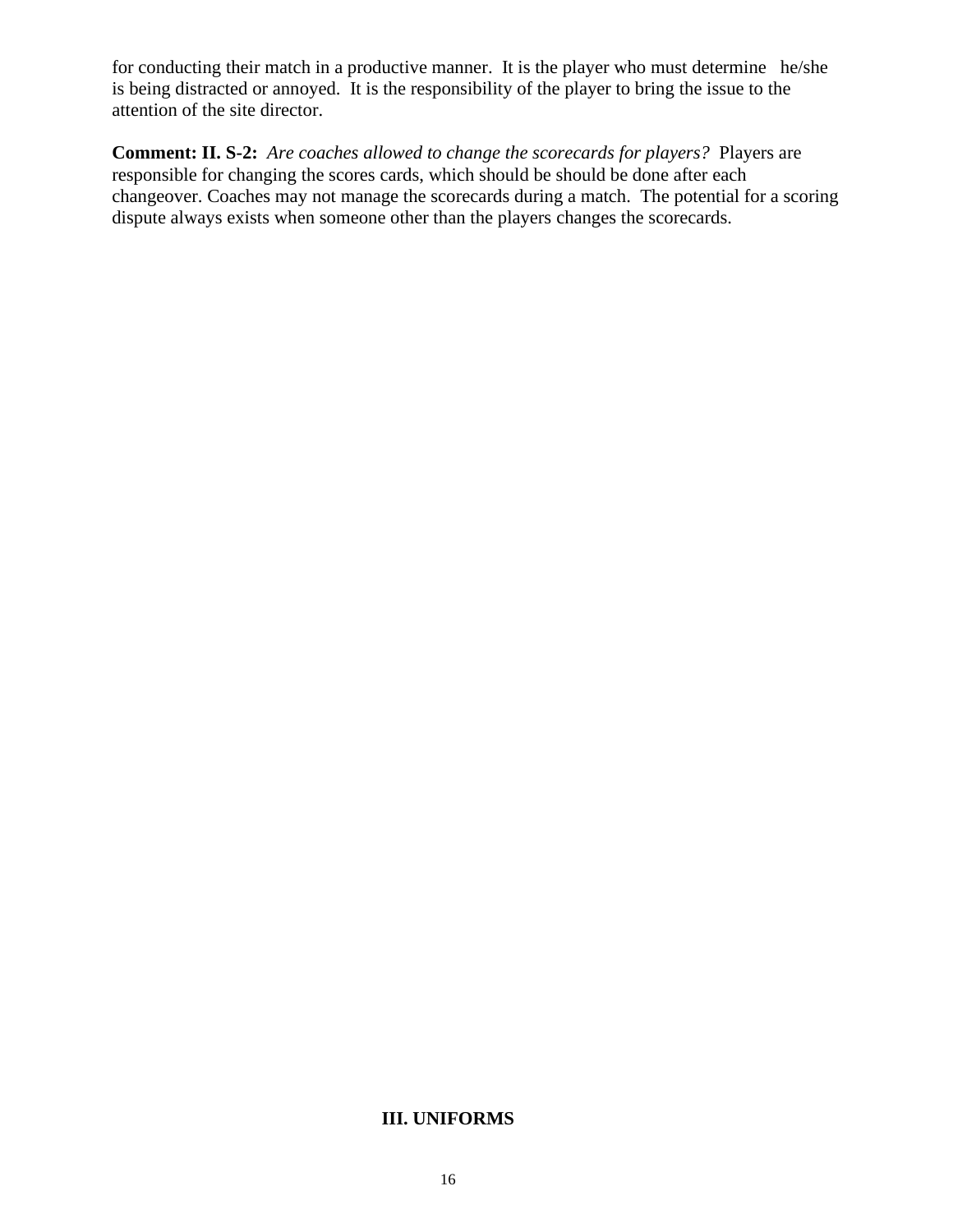#### **A. Regular Season and Team Tournaments**

1. All athletes participating in the regular season matches, the state team tournament, and the singles and/or doubles tournament, must be wearing the same team uniform. Team uniforms must consist of a shirt with the school logo or initials and shorts (or skirt/dress) of a solid school color, black or white.

## **B. Shirts**

- 1. Will not have commercial advertising, with the exception of a single 2" x 2" logo of the brand name of the shirt.
- 2. Sleeveless tops are accepted.
- 3. Tank tops are prohibited. Manufactured, sleeveless tops are acceptable. Tank tops are interpreted as having unusually large armholes.
- 4. School name, initials, or mascot name must be lettered on the shirt. The school's mascot logo is acceptable.
- 5. If there is a change in uniform, the change must be consistent with the team uniform.
- 6. Tape may not be used to cover up commercial advertising on any part of the uniform, including sweats.

## **C. Shorts/Skirts/Dresses**

1. Shorts/skirts/dresses must be a solid color with only nominal trim, i.e. narrow stripe down the side. The same applies to tennis skirts/dresses. Faded or cutoff shorts/skirts/dresses are unacceptable. A single 2" x 2" manufacturer logo on the shorts/skirts/dress is acceptable.

## **D. Undergarments:**

1. Any undergarments that show, such as sleeves, must be of a solid color. This rule also applies to compression shorts, which, if worn, must be under the tennis shorts and of a solid color.

# **E. Headgear / Wristbands**

1. Headgear / Wristbands must be white, black or of school colors. Headbands will not exceed four (4) inches in width. A single 2" x 2" manufacturer logo on the headgear / wristband is acceptable.

## **F. Sweats**

1. If the weather warrants protection from the cold, sweats may be worn, providing they do not display advertising. They must follow the same criteria as shorts and shirts.

## **G. Penalty**

 1. Athletes wearing non-conforming clothing will not be allowed to play until the situation has been corrected to the satisfaction of the match or tournament director. If an acceptable uniform cannot be obtained in a timely matter the player will be disqualified from the event, as determined by the match or tournament director. Coaches are responsible for guaranteeing that their players are properly equipped and clothed.

# **IV. TEAM TOURNAMENTS**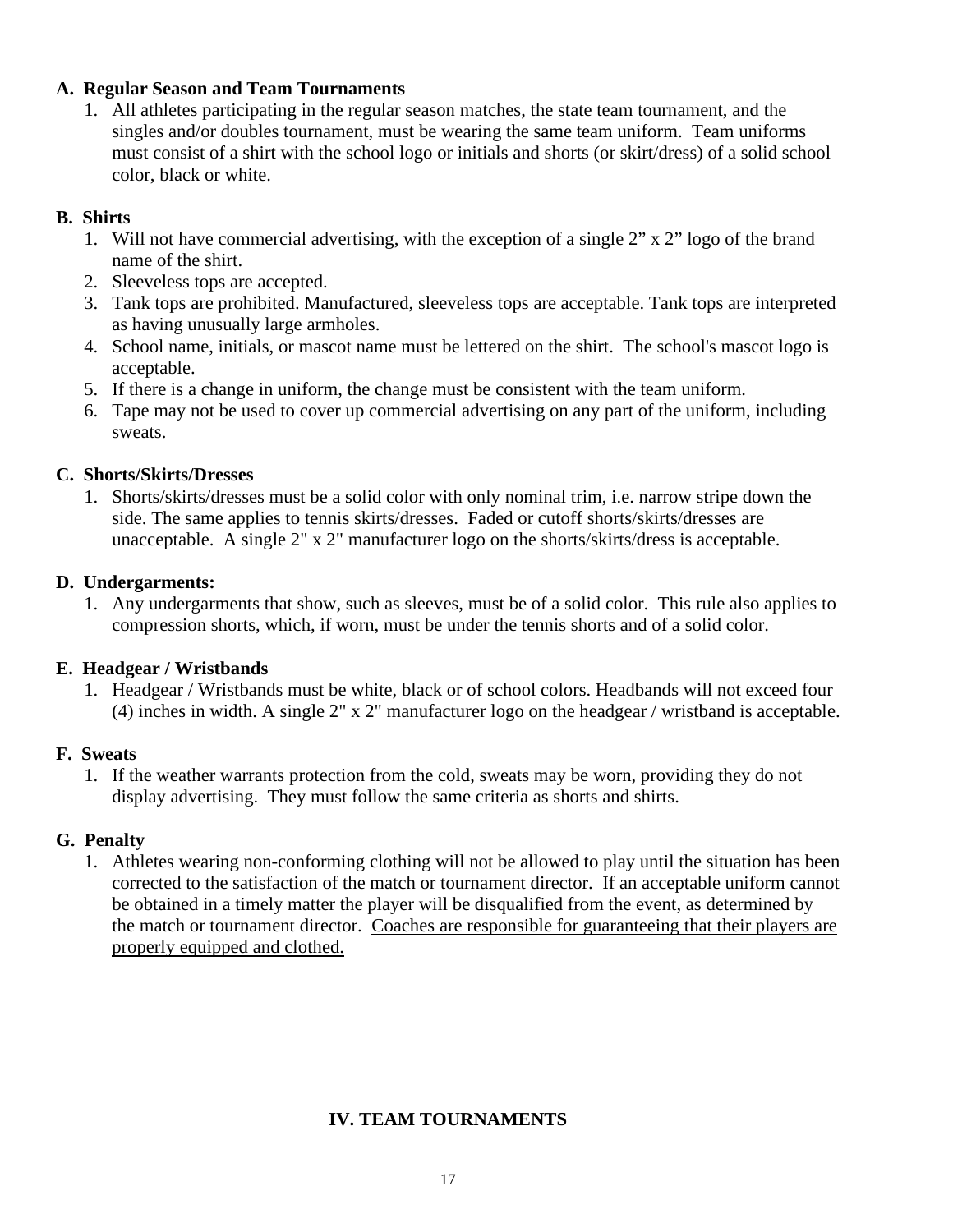# **A. Tournament Information**

- 1. This tournament is held annually to determine the best high school team in each of the three divisions.
- 2. Official NHIAA Championship Plaques will be awarded to both the winning and runner-up teams in each division.
- 3. The home team will assume all expenses, including balls, etc. for the first round of play.
- 4. Teams hosting the semifinals will provide a match director to run the tournament and the NHIAA will provide balls and a fee for the match director.

# **B. Team Line-up**

- 1. All NHIAA member schools' tennis coaches, boys and girls, will submit to the NHIAA Executive Director, a list of twelve (12) players or less and a list of doubles teams ranked accordingly to their ability, one week prior to the Team Tennis Tournament. *Refer to "Summary of Changes", page 4, for specific date and time.*
- 2. After submitting your final team tournament ranking, no challenge matches will be considered.
- 3. An individual may only be listed on "one" doubles team.
- 4. Without the properly submitted Ranking Form, your team will not be considered for post-season team tournament.
- 5. All schools must return a Team Line-up Form, regardless of whether or not that team will make the tournament.
- 6. During tournament play, the Tournament Director must approve any suggested line-up changes. The decision of the Tournament Director to approve or deny any line-up change shall be final.

**Comment IV. B-1:** *Can a school make a substitution during the team tournament if a player cannot attend one of the matches?* If a player cannot make a match, the next player on the ladder moves up to take his/her spot, etc.

**Comment IV. B-2:** *If a player cannot attend a match but returns for a subsequent round, can the player be placed back in the ladder?* Yes, the player can be placed back in their original position.

# **C. Team Selection**

1. The maximum number of teams allowed per By-Law Article IV: Classification; Sect. 10: Tournament Selection Requirements will qualify for the boys and girls tournament in each division.

# **D. Tournament Format**

- 1. The tournament is intended to be an "outdoor" tournament. Only under emergency conditions and with the agreement of both schools, can the match be played indoors, at no cost to the NHIAA.
- 2. In the case of a tie for any position, the NHIAA Tennis Committee will use By-Law Article XI, Seeding and Tie Breaking Procedures.
- 3. Each tournament match will use the same format that is used during the season.
- 4. All players must be in uniform for all matches.
- 5. All matches shall be played to completion during the team tournament regardless of score.
- 6. **The Principal or Athletic Director of the hosting school must be in attendance to act as site director.**

# **E. Court Conditions**

- 1. Home courts must be in proper playing condition in order to host a tournament match.
- 2. Courts must be properly marked with no sub-surface or blacktop.
- **F. Restrictions for Team Tournament**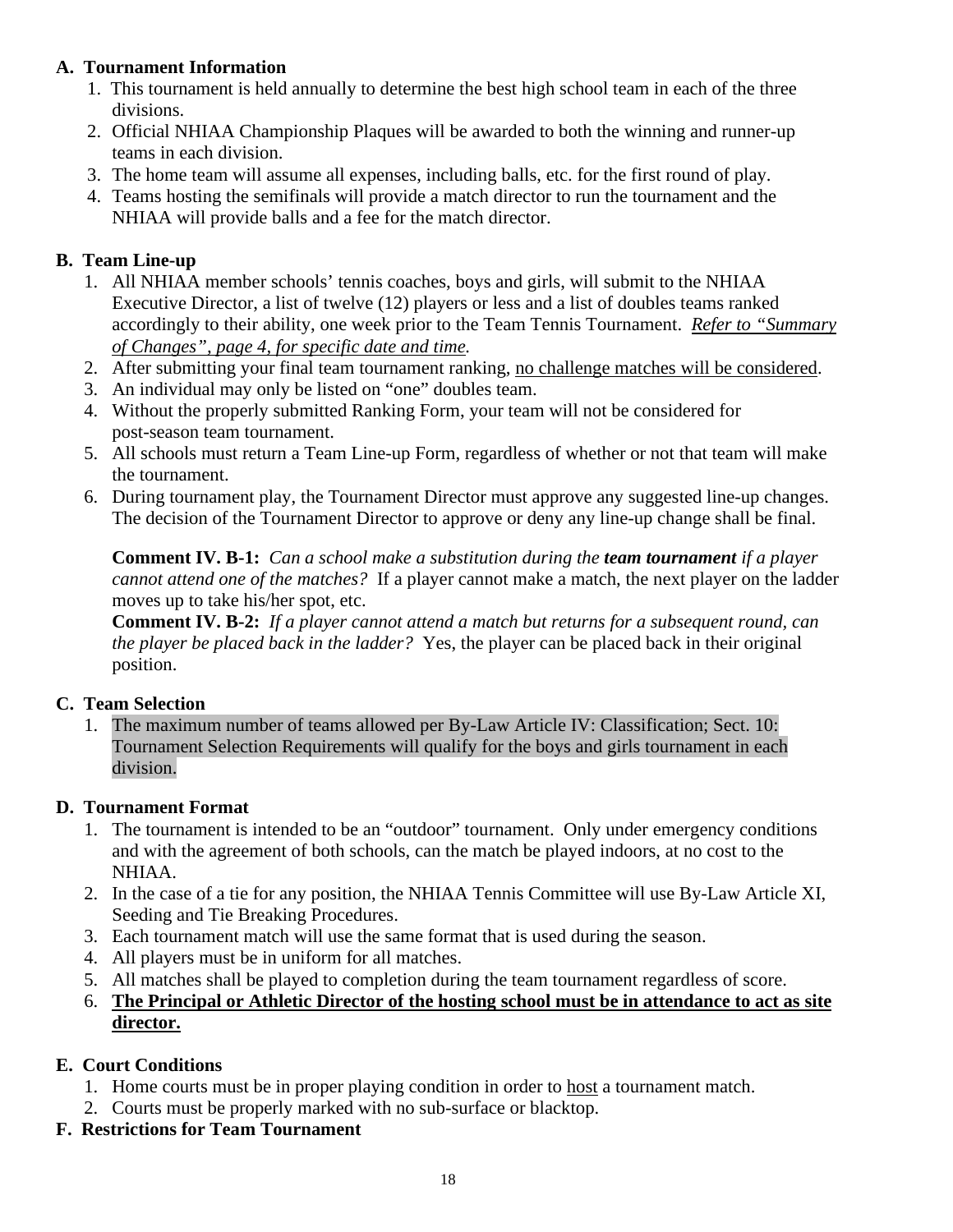- 1. If the host school plays matches at two separate sites, the visiting school shall have the option of playing at ONE SITE ONLY. This is to alleviate the problem of supervising players at two sites.
- 2. A trainer may not be available so teams may bring their own. If a trainer is employed by the NHIAA he/she will have the final decision on a player's ability to continue or participate. Each coach must provide his or her own first aid supplies.

#### **G. Team Tournament Schedule**

1. Refer to the NHIAA Calendar for dates, sites and times.

#### **H. Divisional Alignment of Schools**

- 1. Tennis will be composed of three (3) Divisions; I, II, and III.
- 2. Each team MUST play a minimum of ten (10) matches with NHIAA member schools in their division to qualify for team playoffs.
- 3. All regular season tennis matches with NHIAA member schools and out-of-state schools who are members of their respective state high school association, will count in determining standings for tournament consideration.

| <b>Division I</b>          | <b>Division II</b>          | <b>Division III</b>         |
|----------------------------|-----------------------------|-----------------------------|
| Alvirne (Boys)             | Alvirne (Girls)             | Berlin (Girls)              |
| Bedford                    | <b>Bishop Brady (Girls)</b> | <b>Bishop Brady (Boys)</b>  |
| <b>Bishop Guertin</b>      | <b>Bow</b>                  | Conant                      |
| Concord                    | Coe-Brown                   | Gilford                     |
| Derryfield                 | ConVal (Boys)               | Inter-Lakes                 |
| Dover                      | Goffstown                   | Kearsarge                   |
| Exeter                     | Hollis Brookline            | Lebanon (Girls)             |
| Hanover                    | Kennett                     | Littleton                   |
| Keene                      | Kingswood                   | Monadnock                   |
| Londonderry                | Lebanon (Boys)              | Moultonborough              |
| <b>Manchester Central</b>  | Manchester West (Girls)     | Pelham                      |
| <b>Manchester Memorial</b> | Milford (Girls)             | Plymouth                    |
| Merrimack                  | <b>Oyster River</b>         | Portsmouth Christian (Boys) |
| Nashua North               | Pembroke (Girls)            | Profile School              |
| Nashua South               | Portsmouth                  | <b>Prospect Mountain</b>    |
| Pinkerton                  | Sanborn                     | Stevens (Girls)             |
| Salem                      | Souhegan                    | Trinity                     |
| Spaulding                  | St. Thomas Aquinas          | White Mountain              |
| Winnacunnet                | Timberlane (Girls)          | Wilton-Lyndeborough (Girls) |
|                            | Windham                     |                             |
|                            |                             |                             |
|                            |                             |                             |

## **V. NHIAA STATE SINGLES AND DOUBLES TOURNAMENTS**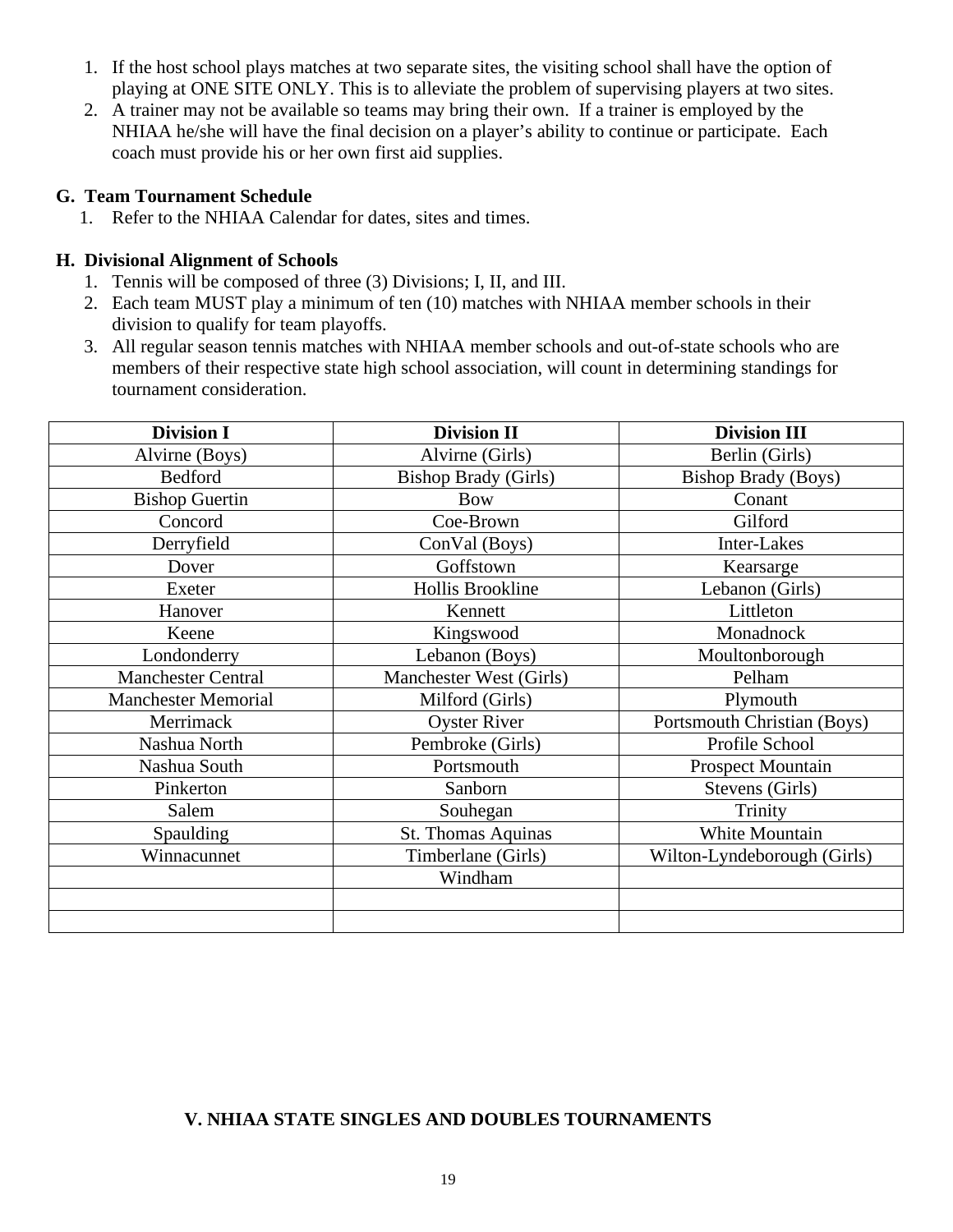## **A. Tournament Classification**

- 1. The NHIAA singles and doubles tournament participation is by invitation.
- 2. It is the intention of the Tennis Committee to make this tournament most competitive.
- 3. Schools may apply by submitting only position #1 and/or position #2 players/teams for consideration in the draw of 32.
- 4. Only players/teams with a winning record will be considered for participation.
- 5. The record of the player/team shall determine inclusion in the draw
- 6. There will be seeding by a committee according to USTA Rules and Regulations for both the singles and doubles teams for each tournament.
- 7. The seeded players will be placed into the draw according to USTA Rules and Regulations and the remainder of the field will be drawn at random. When a draw involves players or doubles teams from the same school, such entries shall be placed in separate halves of the draw. (Refer to Seeding Criteria).
- 8. A trainer may not be available so teams may bring their own. If a trainer is employed by the NHIAA he/she will have the final decision on a player's ability to continue or participate. Each coach must provide his or her own first aid supplies.

# **B. Entry into Singles and Doubles Tournaments**

- 1. If the #1 singles player does not have a winning record, the #2 player will not be considered for entry into the singles tournament even if the #2 singles player has a winning record.
- 2. If the #1 doubles team does not have a winning record, the #2 doubles team will not be considered for entry into the doubles tournament even if the #2 doubles team has a winning record.
- 3. For seeding purposes, complete records of all the matches played by the entrants during the regular season shall also be provided.
- 4. Playoff matches **will not** be considered for entry.
- 5. Players / Teams must have competed in at least 50% of their regular season scheduled matches (with the same partner for doubles) at the #1 or #2 position to be considered for entry.
- 6. All schools must return entry forms by the date and time specified on the Forms. If your school will not be participating in the tournaments, check the statement on the entry form which reads: "Our school will not enter the tournament this year" and return to the NHIAA by the date and time specified on the Form.
- 7. Every effort will be made to complete the singles and/or doubles tournament; however the tournament is subject to be cancelled.

**Comment V. B-1:** For a school to enter a #2 singles player/team to the state tennis tournament, the complete match record of both the #1 player/team and the #2 player/team (date of match, position played, name of opponent, name of school, match results) MUST be submitted, even if the #1 player/team is NOT entering the tournament. No #2 player/team will be accepted into the tournament if the #1 player's complete match record is not submitted.

**Comment V. B-2:** If the #1 singles player does not have a winning record, the #2 player will not be considered for entry into the singles tournament even if the #2 singles player has a winning record.

**Comment V. B-3:** If the #1 doubles team does not have a winning record, the #2 doubles team will not be considered for entry into the doubles tournament even if the #2 doubles team has a winning record.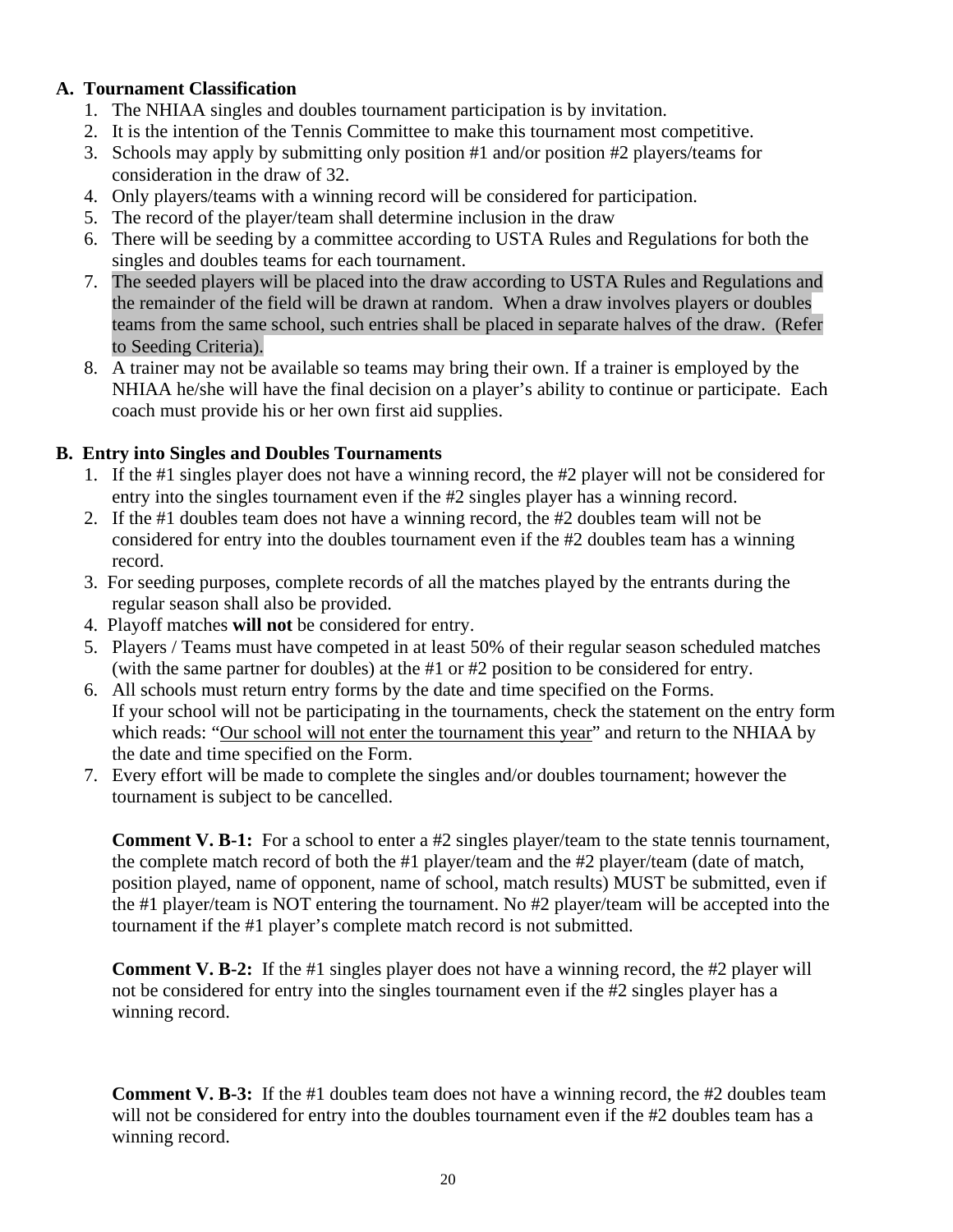**Comment V. B-4:** *Can a school submit a position #3 or less for the tournament*? Only current positions #1 and #2 can be submitted for consideration.

**Comment VI. B-5:** *Can a school petition to add a third player on the Entry Form(s)?* Schools may only submit their #1 and #2 players/teams.

**Comment V. B-6:** *Can a substitution be made at the Singles and Doubles Tournaments?* The State tournaments are invitational tournaments whereby players are accepted based on their record, therefore, no alternates or substitution of players is allowed.

**Comment V. B-7:** *If a school registers players in the singles and/or doubles tournaments and they do not attend, is there a consequence?* Schools / Players that do not fulfill their obligation to the tournament may be penalized.

## **C. Match Format for State Tournaments**

- 1. There will be a draw of 32 for both the singles and doubles tournaments. The first day of the Tournament will play down to the semi-finals. The semi-finals and finals will be played on another day. (See Procedures for Making a Draw).
- 2. Ten-minute warm-up for all matches.
- 3. A new can of USTA approved tennis balls must be used for each match.
- 4. All rounds before the semifinals will be an eight (8) game pro-set, regular scoring, with a 7-point tiebreak at eight (8) games all.
- 5. The Semifinal and Final rounds will be the best two out of three tie-break sets, regular scoring, with a 7-point tie-break played at six (6) games all. A 10-point Match tiebreak (10 MTB) will be played for the deciding  $(3<sup>rd</sup>)$  set.
- 6. No ball change for the 10 MTB.
- 7. Players will offered a 10 minute rest period before starting their 10 MTB. A lesser rest period of 10 minutes is allowed if both players/teams agree (except in case of the Extreme Heat Rule bring in effect). Minus an agreement, the 10 minute rest period remains in place.
- 8. Between the Semifinal and Final Rounds of play, players will be offered following rest periods after their matches:

a) Match lasting more than **one hour** may receive a rest period up to 45 minutes.

b) Match lasting more than **one hour and one half hours**, a player may receive a rest period of up to one hour.

c) The Tournament Director has the discretion to modify these rest periods.

## **D. Check-in for Singles and Doubles Tournaments**

1. For singles and doubles tournaments, the coach or school designated adult representative must check-in their school players/teams at the tournament start time as designated by the NHIAA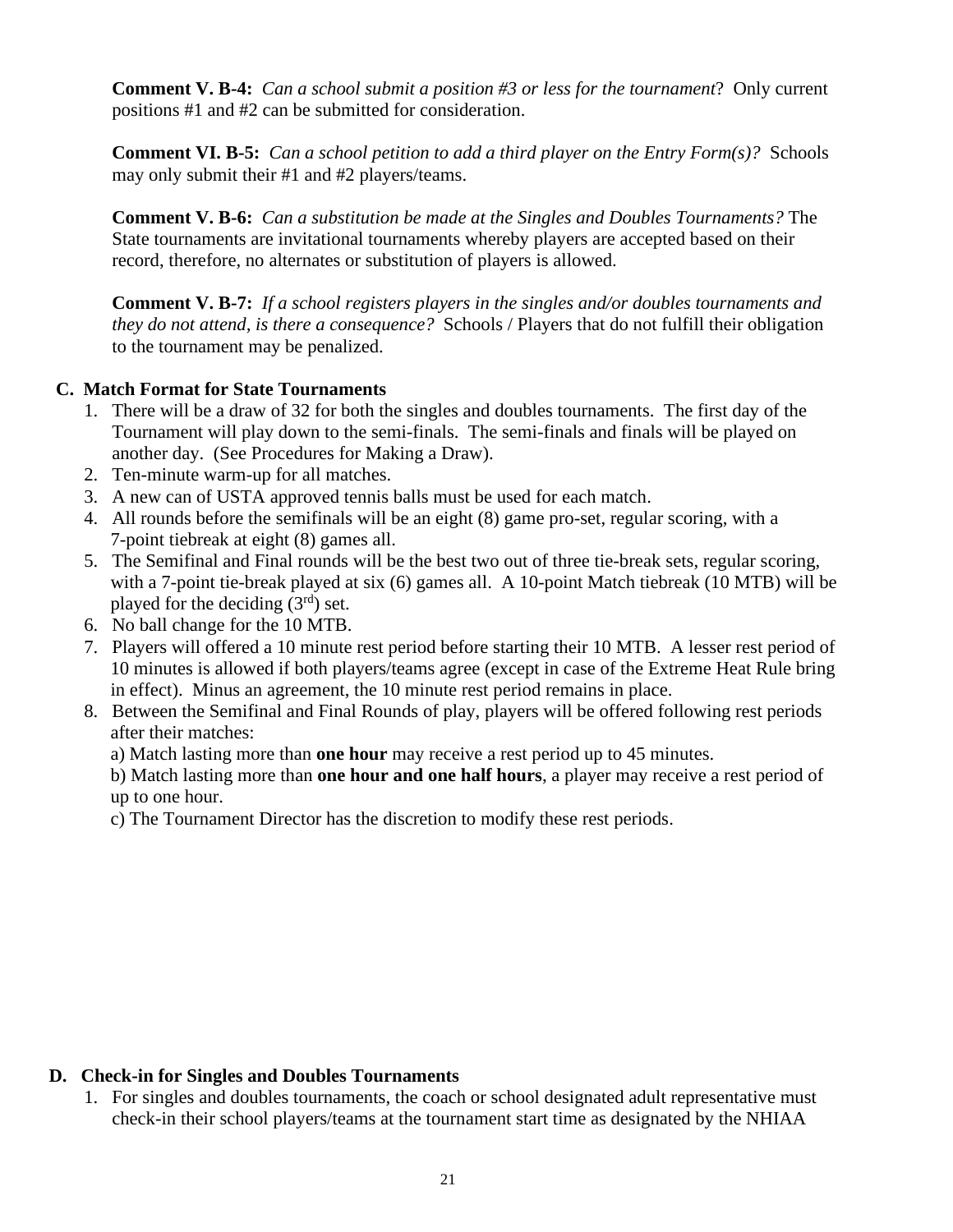Tennis Committee. Athletes participating in NHIAA sponsored post-season activities must have a school designated adult supervisor in attendance at the event throughout the athletes' participation in such event. The school designated adult supervisor must be designated by the high school principal and such authorization must be presented to the event director prior to participation by the athlete. **If this By-Law is not followed the player will not be allowed to participate in the tournament.** 

- 2. Each player/team in the draw shall be given a starting time for their first match for the tournament. Coaches shall check in their players with the tournament director at the tournament site at the starting time. The check-in by the coach or representative may occur any time before the posted starting time on the NHIAA web site. [\(www.nhiaa.org\)](http://www.nhiaa.org/).
- 3. **If the athlete is unable to attend the Tournament for any reason the coach or athletic director MUST notify the NHIAA by 3:30 p.m. the Thursday before, the weekend, the match is to take place**.
- 4. Check-in will begin 1 hour before the first scheduled match of the day.
- 5. All players participating in either the singles or doubles tournament are required to be in the school uniform.
- 6. The tournament director shall have the final authority to decide on what surface the tournament will be played. The tournament director will be guided by the availability of courts and the interest in advancing play on that particular day, etc.
- 7. The Coach or Athletic Director MUST notify the NHIAA by 3:30 p.m. the Thursday before the weekend the match is to take place, if the athlete is unable to attend the Tournament for any reason. **If your school signs up for the tournament, you have an obligation to make sure your athlete is present at the tournament.**
- 8. During the state tournaments, there shall be no appeals of protests to the Executive Director of the NHIAA. All protests shall be resolved at the game site at the time of the protest.

**Comment V. C-1:** *Is a player who checked in early, required to play before their posted start time?* Once a player checks in, they essentially give their consent to be available for play. If both players / teams are checked in early and a court is available, they must be ready for play.

# **E. Posted Match Times**

- 1. Start times will be posted along with the Draw.
- 2. Original start times may change due to changes in the draw prior to the start of the tournament.
- 3. The school administration will be notified by the NHIAA of any time change that occurs affecting their student athlete.
- 4. The NHIAA suggests all players and coaches check the NHIAA web site the evening prior to the scheduled days match for any last minute changes.
- 5. It is the responsibility of the coach and player to be aware of any time change affecting their match.

# **F. Tournament Postponement Due to Weather**

1. In case of rain, visit the NHIAA website [\(www.nhiaa.org\)](http://www.nhiaa.org/) and look for "Special Alerts." **DO NOT call the tournament site.**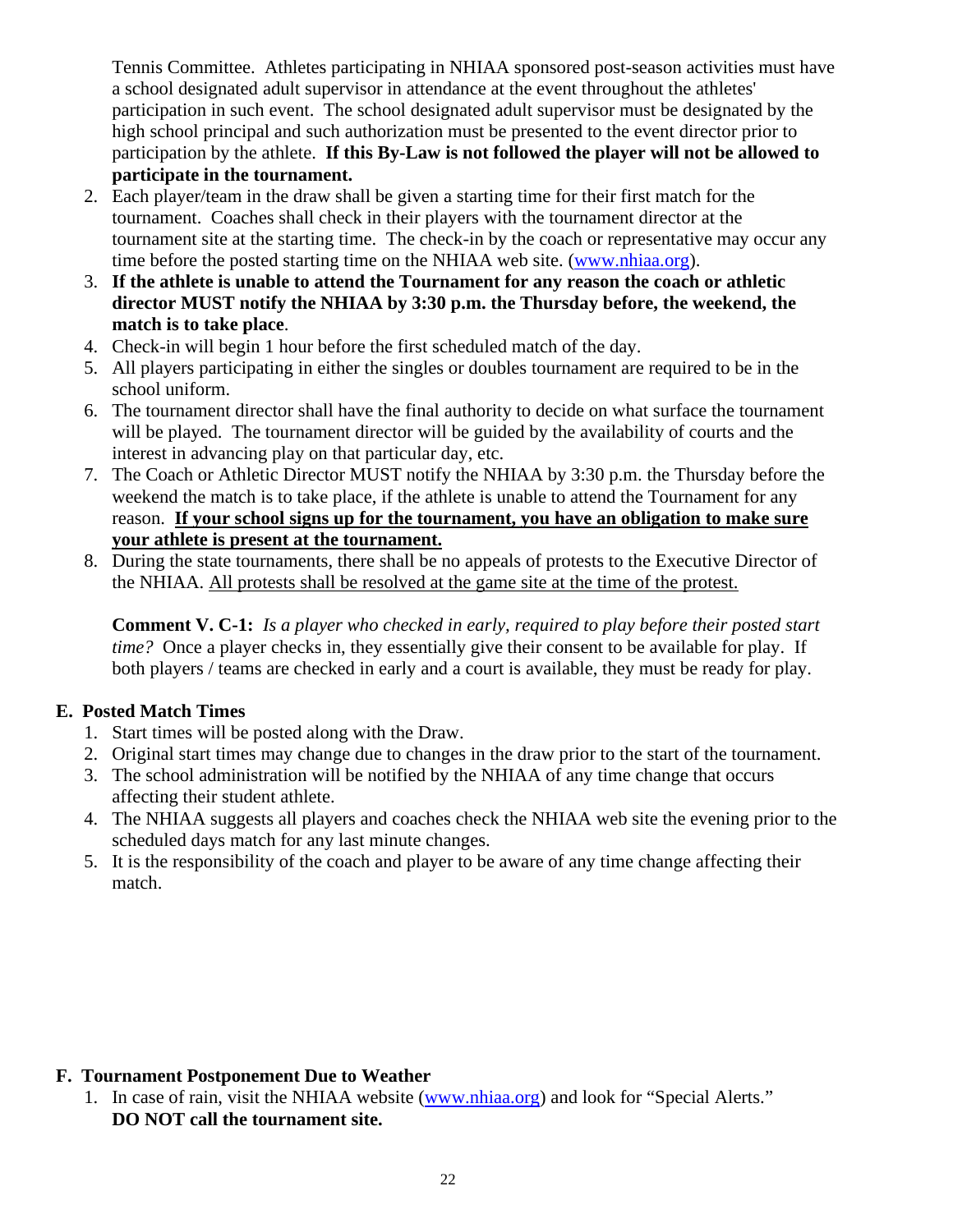- 2. The decision to postpone a tournament event on weekends and holidays will be made by the NHIAA. Schools will NOT be notified. It will be the responsibility of the schools' playing to check the NHIAA website [\(www.nhiaa.org\)](http://www.nhiaa.org/) and click on the "tournament info" link).
- 3. The NHIAA will notify Game Directors, Supervisor of Officials, Police and Trainers.
- 4. Teams should not leave for the tournament site until the NHIAA website has been checked.

#### **G. Protest Procedure at State Tournaments**

- 1. During State Tournament play **AT NEUTRAL SITES**, there shall be no appeals of protests to the Executive Director. All protests shall be resolved at the match site at the time of the protest and the Protest Committee will be made up of a representative from the NHIAA Tennis Committee and the officials involved in the match.
- 2. During State Tournament Play **AT THE HOME OF THE HIGHER SEED**, protests shall be resolved by consulting with Mr. Steven Laro (Committee Member) who will be available via phone during all prelim and quarterfinal contests.

#### **H. State Singles and Doubles Tournament Schedules**

Refer to the NHIAA Calendar for dates, sites and times.

#### **VI. STATE TOURNAMENT SEEDING**

#### **A. Seeding Procedures**

1. The NHIAA Tennis Committee will convene for the purpose of seeding individuals and teams.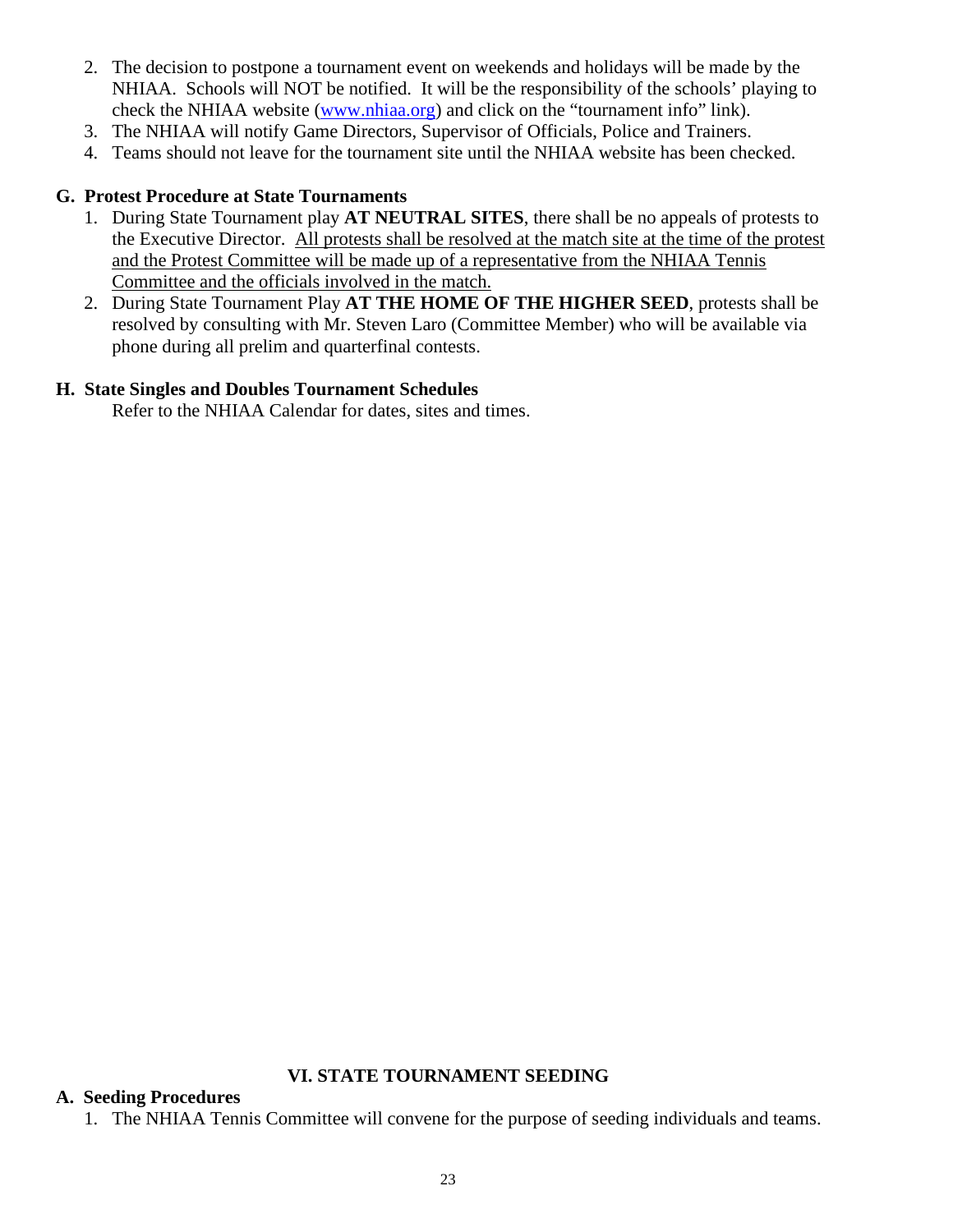Individual coaches, other than committee members, will not be allowed to participate in this meeting. After the meeting, schools and the media will be properly notified. See "Summary of Important Changes", page 4, for specific date and time.

- 2. The NHIAA Tennis Committee shall follow the USTA Regulations concerning seeding players with the player's record (direct wins and losses & indirect wins and losses) as the key criteria in seeding players.
- 3. The Committee shall make the assumption that a player that is playing number one for their team must have had a direct win over the number two player through a team challenge match, thus the number one player should be seeded ahead of the number two. If seeding the number two player on a team we must go by this assumption.
- 4. In seeding, the order of criteria is as follows. The first criteria are more important than the second, etc. If there is insufficient information from the first criteria, then the second criteria should be used, and on down the list. The six criteria in order are listed below.

## **Criteria 1**

## **Direct wins and losses from the current high school season**

**Example**: In the current high school season, Player A beats Player B 8-4. Player A should be seeded ahead of Player B.

## **Criteria 2**

## **Indirect wins and losses from the current high school season**

**Example:** Player A beats Player B 8-4. Player B beats Player C 8-5. Player A has an indirect win over Player C. Player A should be seeded ahead of Player B, and Player B should be seeded ahead of Player C.

## **Criteria 3**

## **Direct wins and losses from the previous NHIAA State Tournament**

This becomes important criteria because many of the top players may not play each other head to head during the current season because they are in different divisions. Many times the only time that they have an opportunity to play each other is in the singles and doubles tournament.

**Example:** Player A beats Player B in the quarters of the state singles tournament in 2000. In 2001, Player A plays Division II and is undefeated and Player B plays Division I and is undefeated. In the 2001 singles tournament, Player A should be seeded ahead of Player B.

## **Criteria 4**

## **Indirect wins and losses from the previous NHIAA State Tournament**

**Example:** In 2000 Player A beat Player B. In 2001 Player B beat Player C. Unless there are some previous criteria, Player A should be seeded ahead of Player B, and Player B should be seeded ahead of Player C.

## **Criteria 5**

## **Current USA Tennis / New England Standings**

The Tennis Committee feels it is important that the seeding committee strive to seed players from the high school results. But, sometimes there just is not enough information about players due to the different divisions. In this situation, using current USA Tennis/ New England Standings can be extremely helpful to get the seeding in the correct order.

**Example:** Player A is number 10 in the Girls 16 USA Tennis / New England Standings and is undefeated in Division III. Player B is number 22 in the Girls 16 USA Tennis / New England Standings and is undefeated in Division II. They have never played each other in high school tennis. Because Player A has a higher standing than Player B, Player A should be seeded ahead of Player B.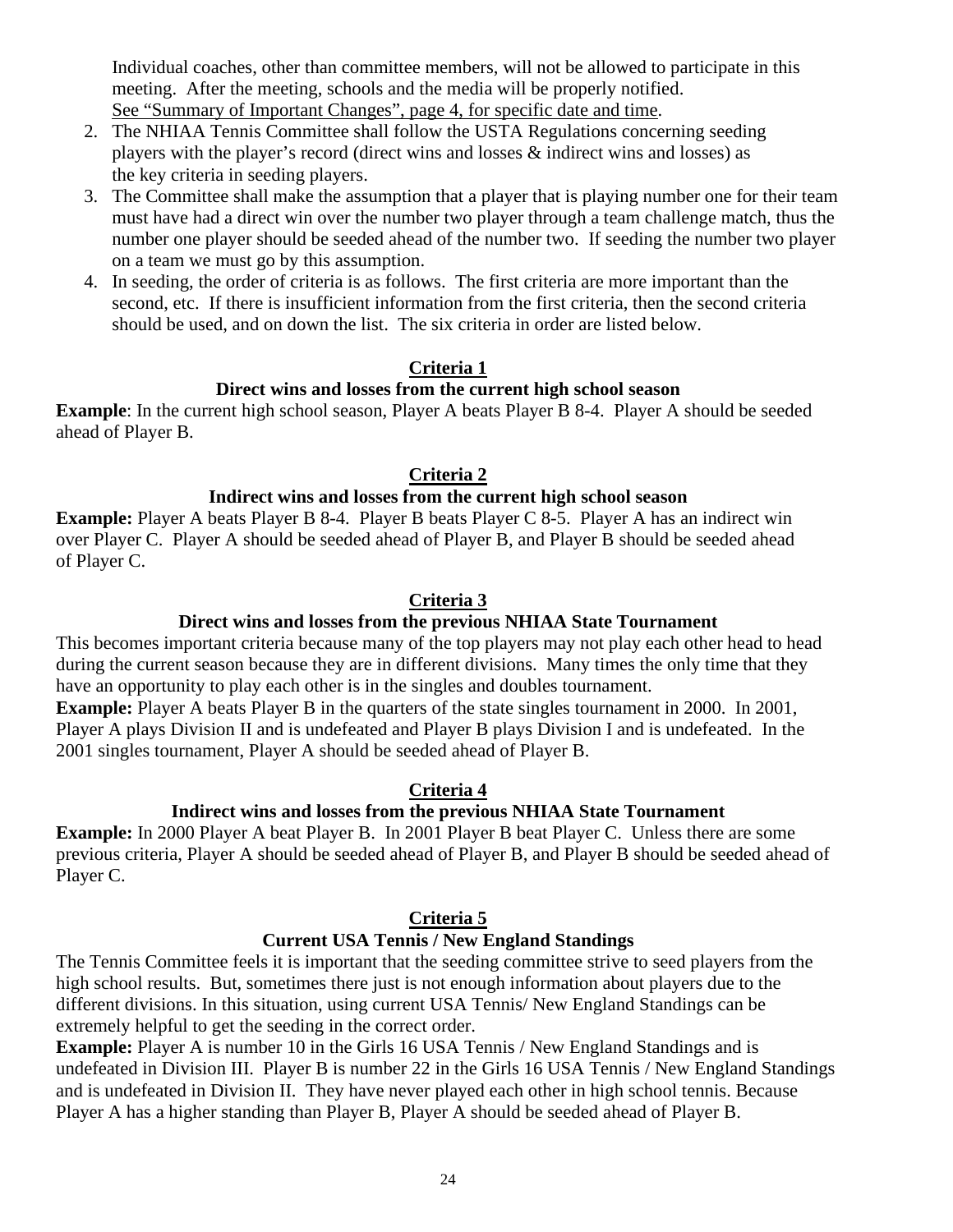#### **Criteria 6 Total of match wins and losses**

This is the last of the criteria and the most inaccurate. All the previous criteria is far more important than the total of wins and losses. A player may be undefeated in one division just because there are no top players in that division, where in another division there may be three or four top players.

**Example**: In 2001 Player A is 14-0 in Division I with no significant wins. Player A has a direct loss to Player B in a Division I team match in 2000. In the 2000 singles tournament Player B lost to Player C from Division III in the second round. In 2001, Player B in Division III team matches, lost to both Player C and Player D. Player B has a record of 12-2 but should be seeded ahead of Player A, who is undefeated in Division I. One of the few times that the total of match wins and losses should be used is if two players seem to be tied going by the first five criteria. The player with the most exposure should be seeded ahead of the other.

**Example:** Player A and Player B seem to be tied going by the first five criteria but Player A has a record of 12-2 and Player B has a record of 3-1. Player A should be seeded ahead of Player B because of the added exposure to opponents.

The top eight (8) athletes as determined by the Tennis Committee will be seeded and the remainder of the draw will be randomly drawn. The NHIAA Tennis Committee urges coaches to visit the USTA website (USTA.com) Friend of Court to review all updates and rule changes.

## **VII. SAFETY GUIDELINES**

#### **A. Blood Spillage and Body Fluids**

1. The NHIAA Sports Medicine Committee suggests that each school develop a local policy in cooperation with their local medical personnel, on how to handle blood spillage.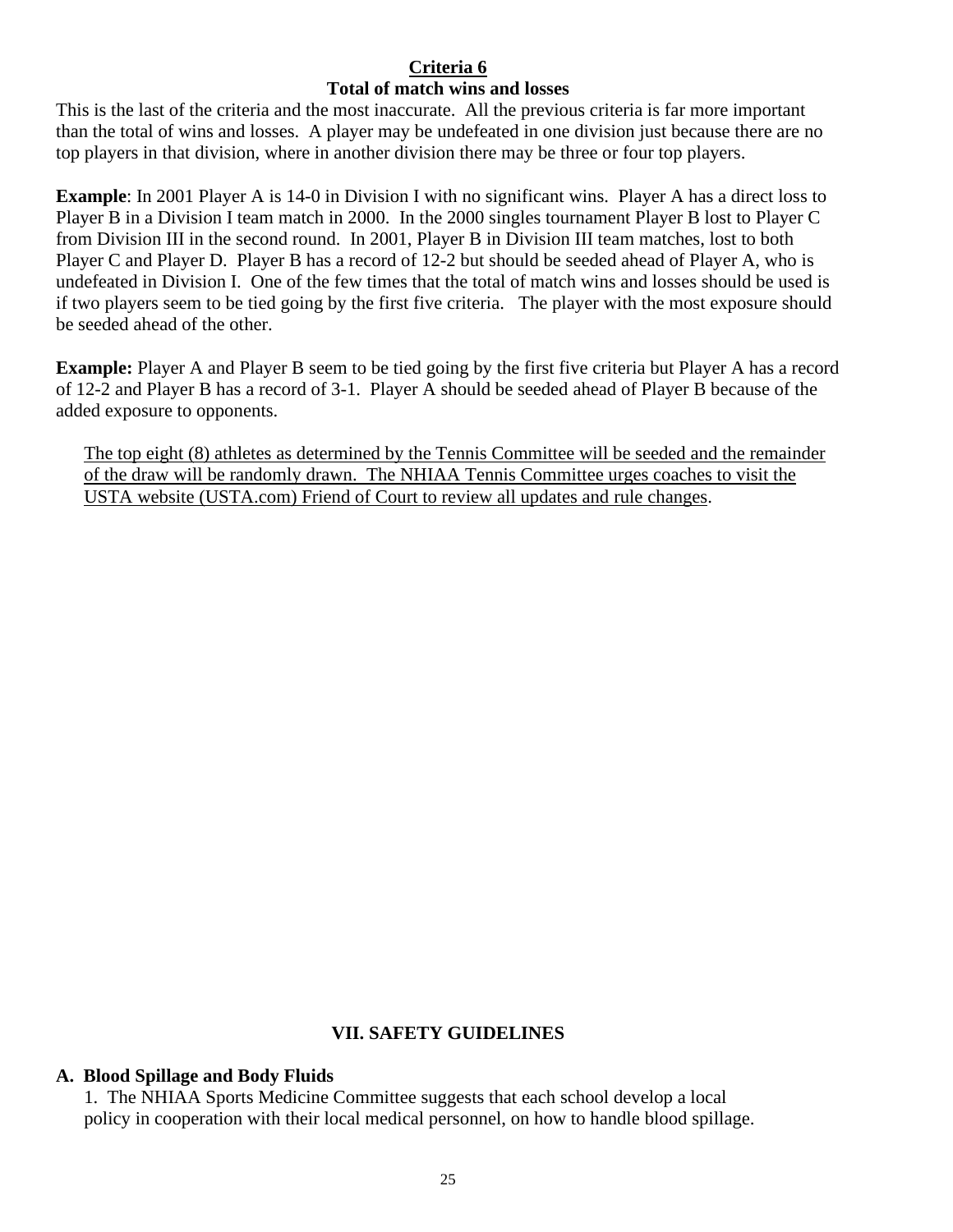# 2. **Housekeeping Procedures for Blood and Body Fluids**

a. Disposable latex gloves should be worn to avoid contamination of the hands of the person cleaning spillages involving blood or other body fluids and secretions. Persons involved in cleaning contaminated surfaces should avoid exposure of open skin lesions or mucous membranes to blood or body fluids. A freshly prepared solution of dilute household bleach (one quarter cup of bleach diluted in one gallon of water) or other disinfectant labeled as *virucidal, Tuberculocidal, staphylocidal* is useful. Allow the disinfectant to stand wet for a minimum of one minute to start killing pathogens and disinfecting the area (10 minutes of disinfection time guarantees surface sterility). Whenever possible, disposable towels, tissues, and gloves should be used and properly discarded and mops should be rinsed in disinfectant.

# 3. **Interpretation of excessive bleeding**

- a. National Federation Rules call for a player, who is bleeding, has an open wound or excessive blood on the uniform, to leave the court/field.
- b. The NHIAA interprets "excessive blood on the uniform" to mean that part of the uniform is saturated with blood. Saturated does not mean a wet spot. Saturated means a major portion of the garment is covered and soaked with blood. For this to occur, significant bleeding would have had to take place.
- c. For any blood on uniform less than "saturated", the uniform does not have to be changed. School personnel have the responsibility of treating the blood area with the appropriate disinfecting solution before the athlete may participate. If the uniform is "saturated" with blood, the uniform must be changed before the athlete may participate.
- d. This interpretation is to be followed in the conduct of all NHIAA athletic events.

## **B. NFHS Guidelines for Management of Concussions**

- 1. The NHIAA mandates the following of the NFHS guidelines for management of Concussions beginning with 2010-11.
- 2. Concussions: Any athlete who exhibits signs, symptoms, or behaviors consistent with a concussion (such as loss of consciousness, headache, dizziness, confusion, or balance problems) shall be immediately removed from the contest and shall not return to play until cleared by an appropriate health care professional.
- 3. Please visit [www.nhiaa.org;](http://www.nhiaa.org/) "What's New" to view the NFHS Guidelines for Management of Concussions and the New Hampshire SB402 and its language as written.

# **C. Outdoor Environmental Safety: "LIGHTNING"**

- 1. Lightning is the most consistent and significant weather hazard that may affect outdoor athletics. Within the United States, the National Severe Storm Laboratory (NSSL) estimates that 100 fatalities and 400-500 injuries requiring medical treatment occur from lightning strikes every year. The existence of blue sky and the absence of rain are not protection from lightning. Lightning can, and does, strike as far as 10 miles away from the rain shaft. It does not have to be raining for lightning to strike. Additionally, thunder always accompanies lightning, even though its audible range can be diminished due to background noise in the immediate environment, and its distance from the observer.
- 2. The following guidelines are recommended:

All athletic staff and game personnel are to monitor threatening weather. Establish a chain of command as to who makes the decision to remove a team or individual from athletic sites or events (athletic/site/event director, game officials/umpires, and sports medicine staff). An emergency plan should include planned instructions for participants as well as spectators.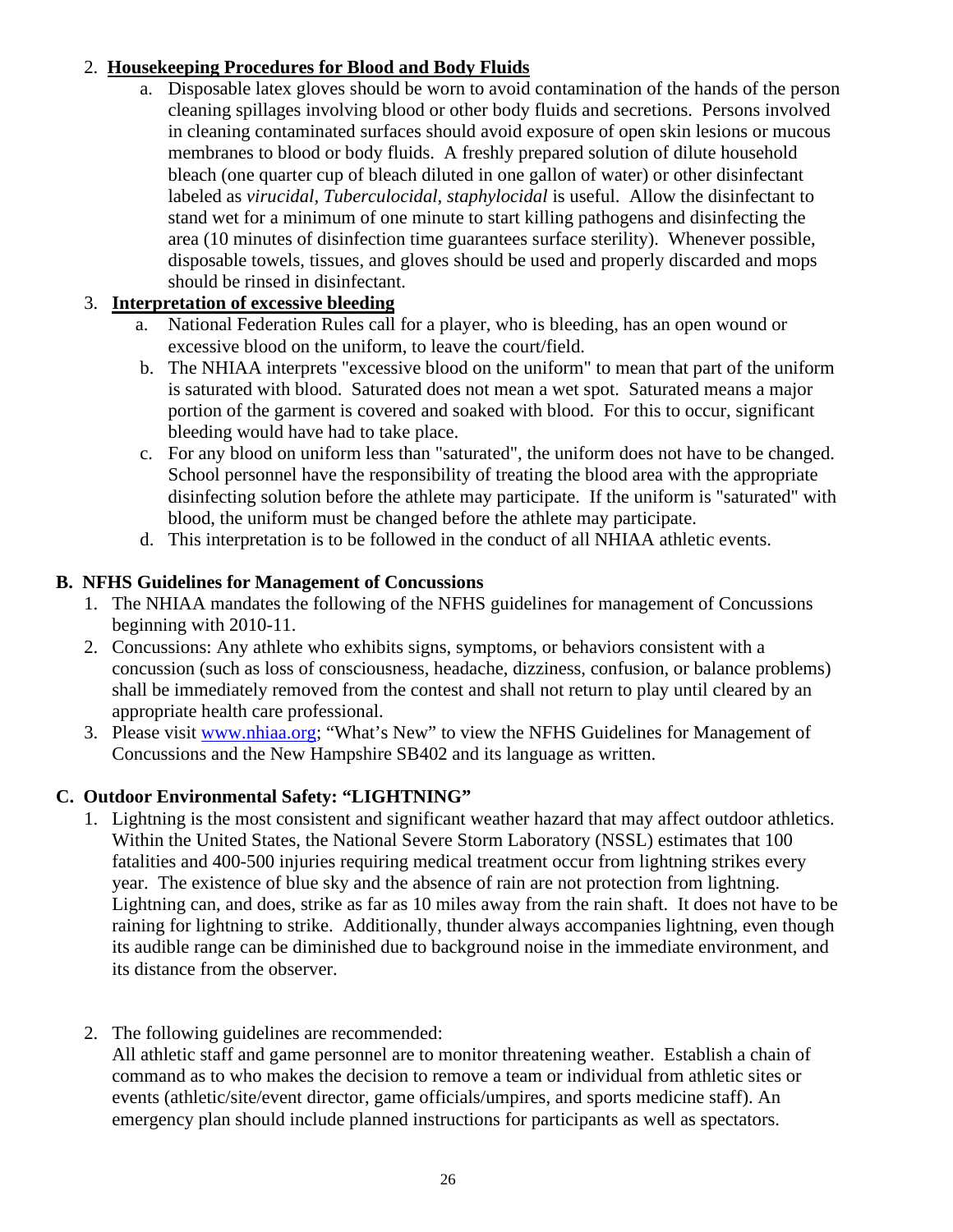- 3. Be aware of potential thunderstorms that may form during scheduled athletic events or practices. Included here should be National Weather Service – issued (NWS) thunderstorm watches" and "warnings" as well as signs of thunderstorms developing nearby. A "watch" means conditions are favorable for severe weather to develop in an area; a "warning" means that severe weather has been reported in an area and for everyone to take proper precautions.
- 4. Know where the closest "safe structure or location" is to the field or playing area, and know how long it takes to get to that safe structure or location.
	- Safe structure or location is defined as:
		- a. Any building normally occupied or frequently used by people, i.e., a building with plumbing and /or electrical wiring that acts to electrically ground the structure. Avoid using shower facilities for safe shelter and **do not use** the showers or plumbing facilities during a thunderstorm.
		- b. In the absence of a sturdy, frequently inhabited building, any vehicle with a hard metal roof (not a convertible or golf cart) and rolled up windows can provide a measure of safety. A vehicle is certainly better than remaining outdoors. It is not the rubber tires that make a vehicle safe shelter, but the hard metal roof, which dissipates the lightning strike around the vehicle. **DO NOT TOUCH THE SIDES OF THE VEHICLE!**
- 5. WHEN YOU FIRST HEAR THUNDER OR SEE LIGHTING, SUSPEND ACTIVITIES AND GO TO A SAFE SHELTER OR LOCATION. "**IF YOU CAN SEE IT** (LIGHTNING), **FLEE IT** (TAKE SHELTER). **IF YOU CAN HEAR IT** (THUNDER) **CLEAR IT** (SUSPEND ACTIVITIES)." WAIT UNTIL 30 MINUTES AFTER THE LAST OBSERVED LIGHTNING OR THUNDER BEFORE RESUMING ACTIVITIES.
- 6. If no safe structure or location is within a reasonable distance, find a thick grove of small trees surrounded by taller trees or a dry ditch. Assume a crouched position on the ground with only the balls of the feet touching the ground, wrap your arms around your knees and lower your head. Minimize contact with the ground, because lightning current often enters a victim through the ground rather than by a direct overhead strike. MINIMIZE YOUR BODY'S SURFACE AREA, AND MINIMIZE CONTACT WITH THE GROUND! DO NOT LIE FLAT! Stay away from the tallest trees or objects (such as light poles or flag poles), metal objects (such as bleachers or fences), individual trees, standing pools of water, and open fields. Avoid being the highest object in a field. Do not take shelter under a single, tall tree.
- 7. All players/coaches must leave the playing area and go to a bus or secure building.

## **D. NHIAA Guidelines on Ozone Pollution and Physical Activity**

1. School Administrators and coaches as well as other appropriate staff are to use this document in making decisions regarding indoor and outdoor activities during periods of high ozone pollution.

## **I. Charting Air Quality**

1. Local officials use a simple scale to forecast and report on smog levels and other air pollution. Depending on where you live, it might be called Air Quality Index (AQI) or Pollutant Standards Index (PSI).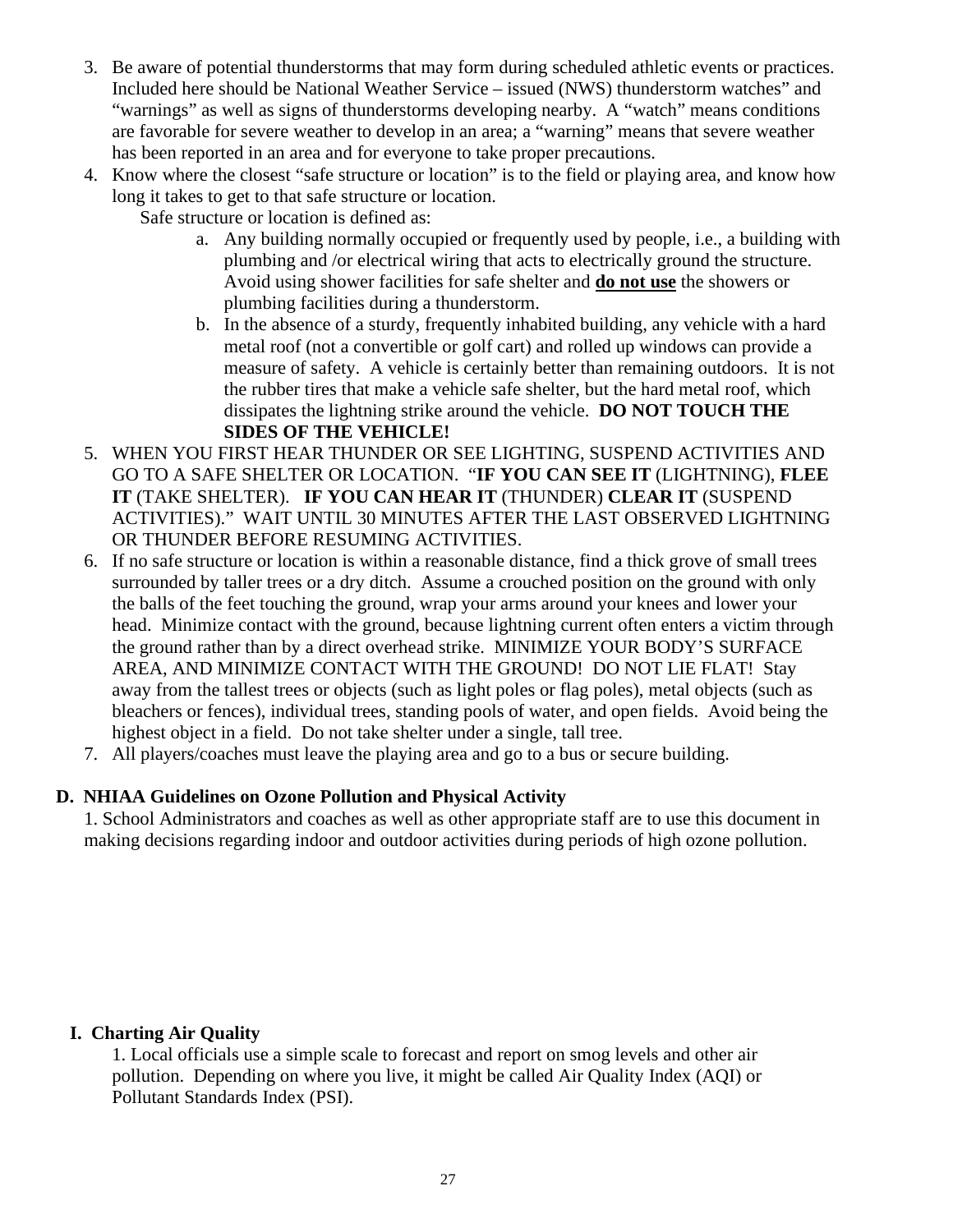2. Current air quality is reported as a percentage of the federal health standard for a pollutant. If the current index is above 100, air pollution exceeds the level considered safe. 3. At Ozone smog levels above 100, children, asthmatics and other sensitive groups should limit strenuous exercise. Even otherwise healthy people should consider limiting vigorous exercise when ozone levels are at or above the health standard.

4. If the index is above 200, corresponding to an ozone pollution level of .20 parts per million (ppm), the pollution level is judged unhealthy for everyone. At this level, air pollution is a serious health concern. Everyone should avoid strenuous outdoor activity, as respiratory tract irritation can occur.

## **II. U.S. EPA Air Quality Index**

| <b>Index Value</b> | <b>Descriptor</b>              | <b>Color</b> | 1 hr. Ozone ppb |
|--------------------|--------------------------------|--------------|-----------------|
| $0 - 50$           | Good                           | Green        |                 |
| $51 - 100$         | Moderate                       | Yellow       |                 |
| $101 - 150$        | Unhealthy for Sensitive Groups | Orange       | $125 - 164$     |
| $151 - 200$        | Unhealthy                      | Red          | $165 - 204$     |
| $201 - 300$        | Very Unhealthy                 | Purple       | $205 - 404$     |
| $301 - 500$        | Hazardous                      | Maroon       | $405 - 604$     |

# **II. OBSERVING AIR QUALITY**

1. Watch the Calendar

Ozone smog tends to be worst during the May – to – September "smog season." Be especially conscious of smog levels during warm weather. In warm areas, smog can be a problem at any time of the year. Carbon monoxide pollution levels also are related to the weather, as well as to altitude. In the western U.S., the highest carbon monoxide levels are found in the winter months.

2. Watch the Clock

Since sunlight and time are necessary for ozone smog formation, the highest levels of ozone typically occur during the afternoon. Since carbon monoxide is produced primarily by motor vehicles, the highest carbon monoxide levels usually occur during rush hour or during other traffic congestion situations.

3. Watch the News

#### **IV. Guidelines for Participation**

- 1. Observe appropriate physical activity restrictions represented above.
- 2. If an ozone exceedance is expected, but has not yet occurred at the time an interscholastic practice or contest is scheduled to begin, that event may begin as scheduled.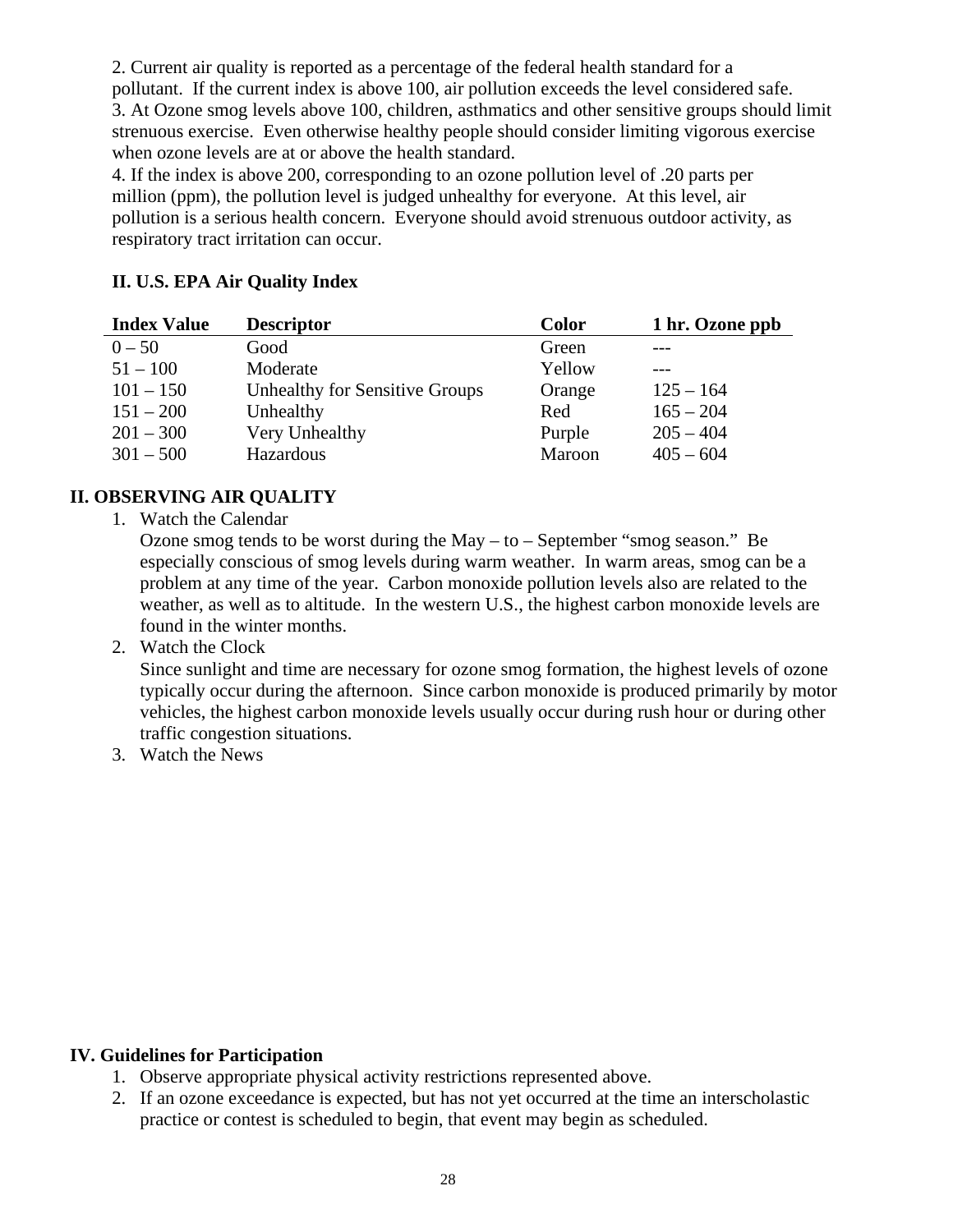- 3. If an interscholastic practice or contest is scheduled to begin and an E.P.A. warning is in effect (PSI 201 or higher), the event shall be cancelled, delayed or rescheduled.
- 4. When ozone levels reach a national PSI level of 201 (.201 parts per million), exercising indoors or outdoors may cause significant respiratory tract irritation and a decline in lung function. Therefore, strenuous exercise indoors and outdoors is to cease.

# **V. Recommended Restrictions of Physical Activity**

The following limits on activity for each type of episode are as follows:

- A. Level Orange, PSI 101-150 (Unhealthy for Sensitive Groups)
	- 1. Active children and adults and people with heart or respiratory disease, such as asthma or allergies, should limit prolonged outdoor exertion.
	- 2. Healthy individuals with noticeable health effects associated with existing conditions should minimize outdoor activity.
- B. Level Red, PSI 151-200 (Unhealthy)
	- 1. All athletes should discontinue prolonged, vigorous exercise indoors and outdoors.
	- 2. Sensitive individuals, primarily children who are active outdoors and people with heart or respiratory disease such as asthma or allergies, should avoid indoor and outdoor activity.
	- 3. Indoor and outdoor activities that should be avoided include, but are not limited to, calisthenics, basketball, baseball, running, field hockey, soccer, football, tennis, swimming and diving.
- C. Level Purple, PSI 201-300 (Very Unhealthy)
	- 1. All athletes shall discontinue vigorous indoor and outdoor activities, regardless of duration.
	- 2. All indoor and outdoor physical education classes, sports practices and athletic competitions shall be rescheduled.

Note:

Indoor practices may be held if an air-conditioned facility is available

# **ATTENTION! \*\*IMPORTANT INFORMATION REGARDING ENTRY FORMS/MATCH RECORDS\*\***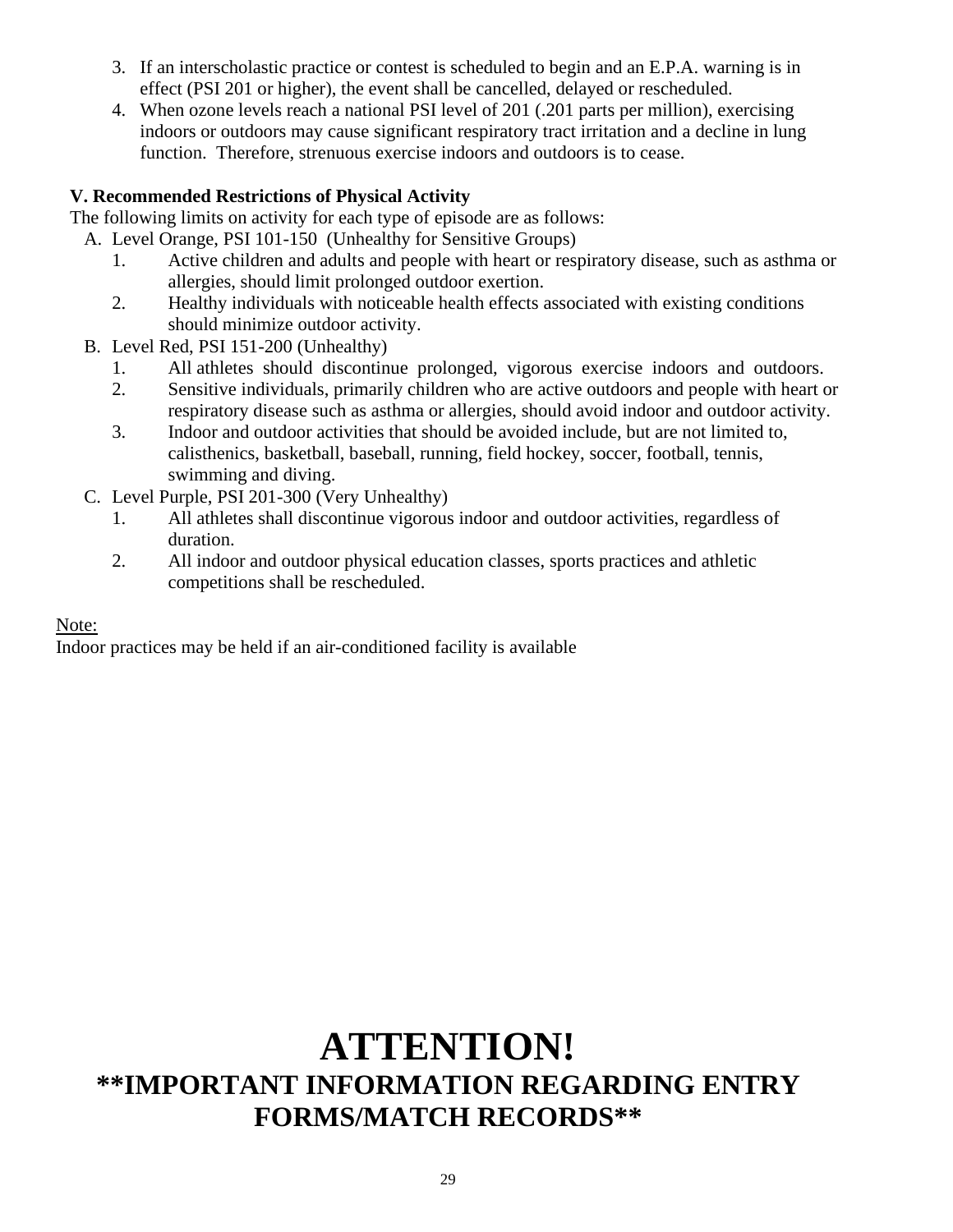# **DOUBLES**

## **ENTRIES AND ELIGIBILITY:**

Players shall be students of the NHIAA member schools and shall satisfy all requirements of eligibility. **Players must have competed in 50% of the matches their team competed in to be eligible for individual tournament play.** Each high school may enter TWO doubles teams. **This form must be typed and submitted via e-mail by the Athletic Director. Handwritten forms will not be accepted.** A complete record of all matches played by the team as of this date must be submitted on the match record form.

## **ENTRY FORM:**

The NHIAA singles and doubles tournament participation is by invitation. It is intent of the Tennis Committee to make this tournament most competitive. Schools may apply by submitting only current position #1 and/or position #2 players/teams for consideration in the draw of 32. Only players/teams with a winning record will be considered for participation. The record of the player/team shall determine inclusion in the draw. The NHIAA Tennis Tournament is an **invitational** tournament and you have the **option** to send athletes. We request you consider only those athletes who are interested in competing and will fulfill their obligation to the tournament. Failure for a player to participate after commitment to the event may lead to a formal letter being written to the principal and athletic director.

For a school to enter a #2 singles player/team to the state tennis tournament, the complete match record of both the #1 player/team and the #2 player/team (date of match, position played, name of opponent, name of school, match results) MUST be submitted, even if the #1 player/team is NOT entering the tournament. NO #2 player/team will be accepted into the tournament if the #1 player's complete match record is not submitted.

## **Entry into the Singles and Doubles Tournaments:**

1. If the #1 singles player does not have a winning record, the #2 player will not be considered for entry into the singles tournament even if the #2 singles player has a winning record.

2. If the #1 doubles team does not have a winning record, the #2 doubles team will not be considered for entry into the doubles tournament even if the #2 doubles team has a winning record.

# **All Entries MUST BE EMAILED to [nchaput@nhiaa.org](mailto:nchaput@nhiaa.org)**

**If a school has no athletes competing, the "Not Competing" section of the form must be completed, and the form emailed to the NHIAA. If your athletes are not competing, only the top portion of the form needs to be filled in. Match results will not be required if athletes are not competing. No Entries will be considered following the due date of Tuesday, May 24, 2022 AFTER 3:00 p.m.**  Be sure all information entered for accuracy, as incorrect/incomplete forms will not be considered. **ATHLETIC DIRECTORS MUST PROOF READ THE FORMS PRIOR TO SUBMITTING**

# **SINGLES**

# **ENTRIES AND ELIGIBILITY:**

Players shall be students of the NHIAA member schools and shall satisfy all requirements of eligibility. **Players must have competed in 50% of the matches their team competed in to be**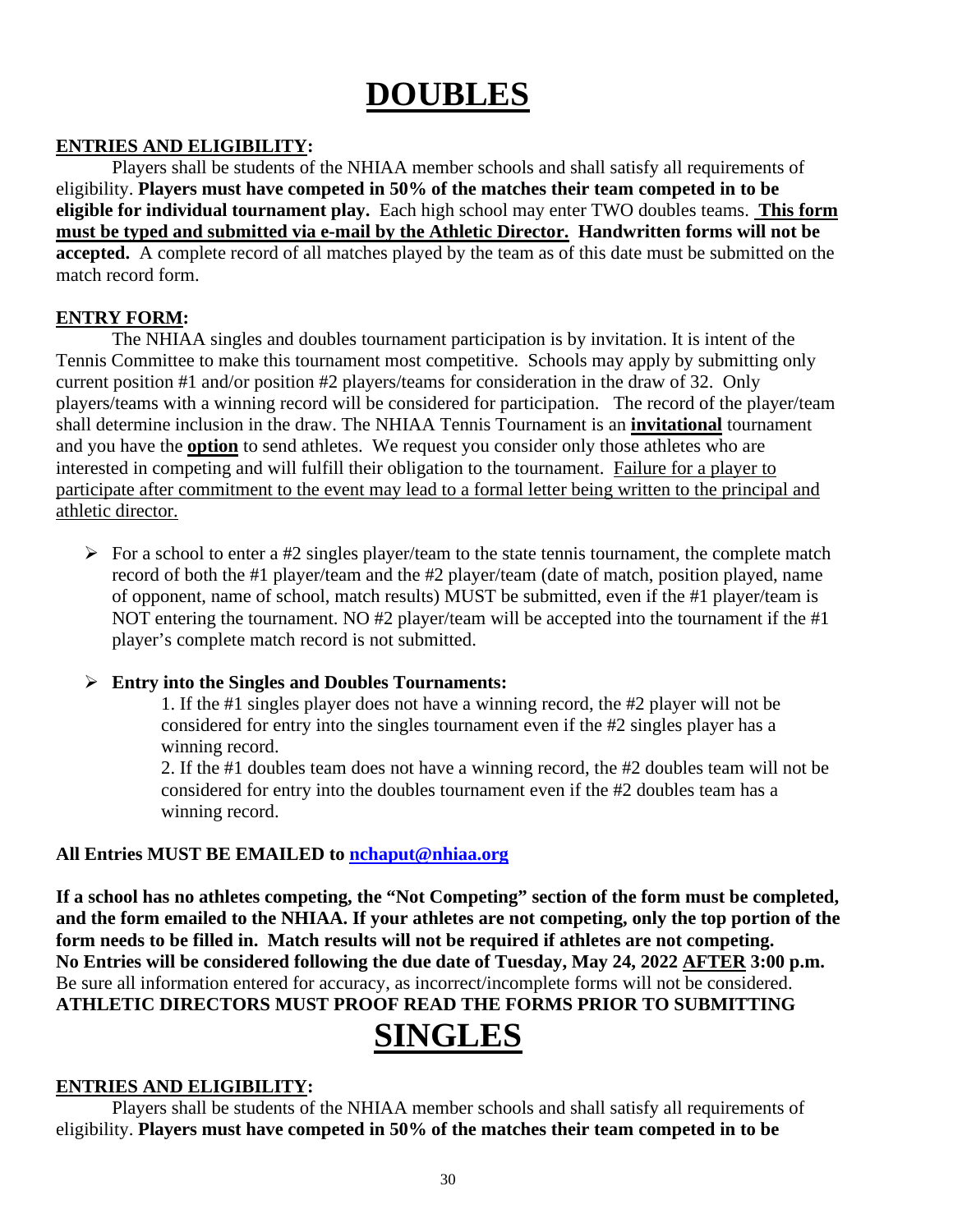**eligible for individual tournament play.** Each high school may enter TWO singles players. **This form must be typed and submitted via e-mail by the Athletic Director. Handwritten forms will not be accepted.** A complete record of all matches played by the team as of this date must be submitted on the match record form.

#### **ENTRY FORM:**

The NHIAA singles and doubles tournament participation is by invitation. It is intent of the Tennis Committee to make this tournament most competitive. Schools may apply by submitting only current position #1 and/or position #2 players/teams for consideration in the draw of 32. Only players/teams with a winning record will be considered for participation. The record of the player/team shall determine inclusion in the draw. The NHIAA Tennis Tournament is an **invitational** tournament and you have the **option** to send athletes. We request you consider only those athletes who are interested in competing and will fulfill their obligation to the tournament. Failure for a player to participate after commitment to the event may lead to a formal letter being written to the principal and athletic director.

 $\triangleright$  For a school to enter a #2 singles player/team to the state tennis tournament, the complete match record of both the #1 player/team and the #2 player/team (date of match, position played, name of opponent, name of school, match results) MUST be submitted, even if the #1 player/team is NOT entering the tournament. NO #2 player/team will be accepted into the tournament if the #1 player's complete match record is not submitted.

#### **Entry into the Singles and Doubles Tournaments:**

1. If the #1 singles player does not have a winning record, the #2 player will not be considered for entry into the singles tournament even if the #2 singles player has a winning record.

2. If the #1 doubles team does not have a winning record, the #2 doubles team will not be considered for entry into the doubles tournament even if the #2 doubles team has a winning record.

## **All Entries MUST BE EMAILED to [nchaput@nhiaa.org](mailto:nchaput@nhiaa.org) .**

**If a school has no athletes competing, the "Not Competing" section of the form must be completed, and the form emailed to the NHIAA. If your athletes are not competing, only the top portion of the form needs to be filled in. Match results will not be required if athletes are not competing. No Entries will be considered following the due date of Tuesday, May 24, 2022 AFTER 3:00 p.m.**  Be sure all information entered for accuracy, as incorrect/incomplete forms will not be considered. **ATHLETIC DIRECTORS MUST PROOF READ THE FORMS PRIOR TO SUBMITTING**

# **2022 INITIAL RANKING OF PLAYERS**

**DUE IN NHIAA OFFICE BY Tuesday, May 3, 2022 by 3:30 p.m.**

**SCHOOL: BOYS GIRLS** 

**PRINCIPAL: ATHLETIC DIRECTOR:**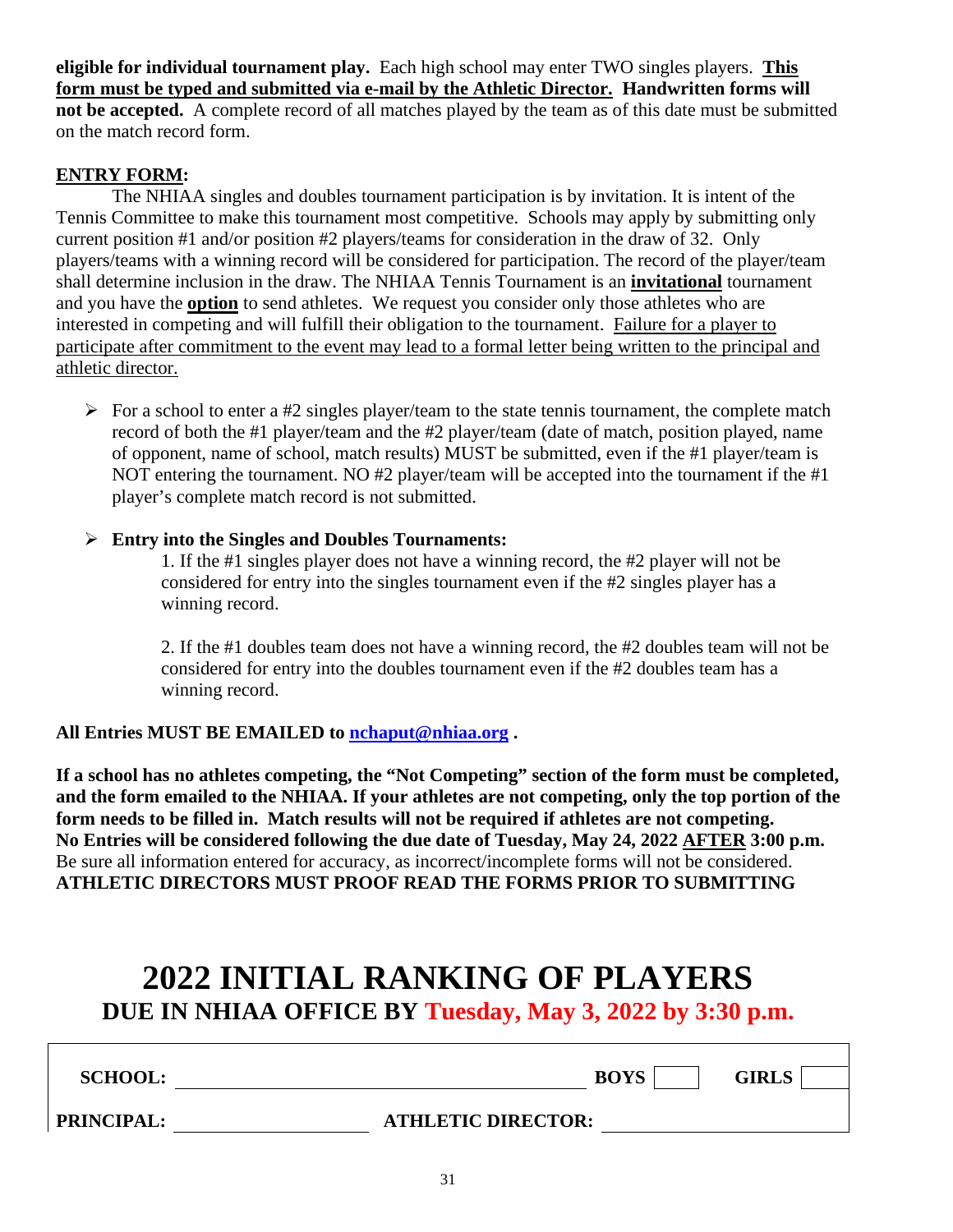- Coaches shall establish their line-up based on the player's ability in challenge matches against players of their own team, with the best singles player ranked number one, the next best singles player second, etc., until the sixth best player plays sixth. Doubles play will also have the strongest team playing number one, the next best at number two and the weaker team at number three.
- This Ranking Form will contain a list of twelve (12) players or less, including doubles teams ranked according to their ability. An individual may only be listed on ONE doubles team. The only changes permitted in the team line-up will involve moving players up based on challenge matches or whenever a player is missing for reasons such as illness, injury, disciplinary action, etc. VIOLATIONS OF THESE LINE-UP PROCEDURES WILL BE SUBJECT TO MATCH FORFEITURE. **SINGLES PLAYERS GRADE DOUBLES TEAMS GRADE**

|     | <u>DIRULLO I LA LLIND</u>                                                                                                                                                                                                     | <b>DOODLED LEARD</b>                                                                                                       |  |
|-----|-------------------------------------------------------------------------------------------------------------------------------------------------------------------------------------------------------------------------------|----------------------------------------------------------------------------------------------------------------------------|--|
|     |                                                                                                                                                                                                                               |                                                                                                                            |  |
|     |                                                                                                                                                                                                                               |                                                                                                                            |  |
|     | $\frac{3}{2}$                                                                                                                                                                                                                 |                                                                                                                            |  |
|     |                                                                                                                                                                                                                               | <b>SAMPLE FORM</b>                                                                                                         |  |
|     | 5.                                                                                                                                                                                                                            | Do not use. This form can be accessed on the NHIAA Website under the<br>Athletic Directors' Administrative Log-in section. |  |
|     | 6. $\qquad \qquad$                                                                                                                                                                                                            | <u> 1989 - Johann Barn, mars ann an t-Amhain ann an t-Amhain ann an t-Amhain ann an t-Amhain an t-Amhain ann an t-</u>     |  |
|     | $\overline{\phantom{a}}$                                                                                                                                                                                                      |                                                                                                                            |  |
|     | 8.                                                                                                                                                                                                                            |                                                                                                                            |  |
|     | 9.                                                                                                                                                                                                                            | This is for the TEAM RANKING for all                                                                                       |  |
|     | 10.                                                                                                                                                                                                                           | season.                                                                                                                    |  |
| 11. | the control of the control of the control of the control of the control of the control of the control of the control of the control of the control of the control of the control of the control of the control of the control | DUE: Tuesday, May 3, 2022<br>by 3:30 p.m.                                                                                  |  |
|     | 12.                                                                                                                                                                                                                           |                                                                                                                            |  |

# **TEAM**

# **2022 RANKING OF PLAYERS FOR TEAM COMPETITION DUE IN NHIAA OFFICE BY FRIDAY, MAY 20, 2022 by 3:00 p.m.**

SCHOOL: **BOYS GIRLS**